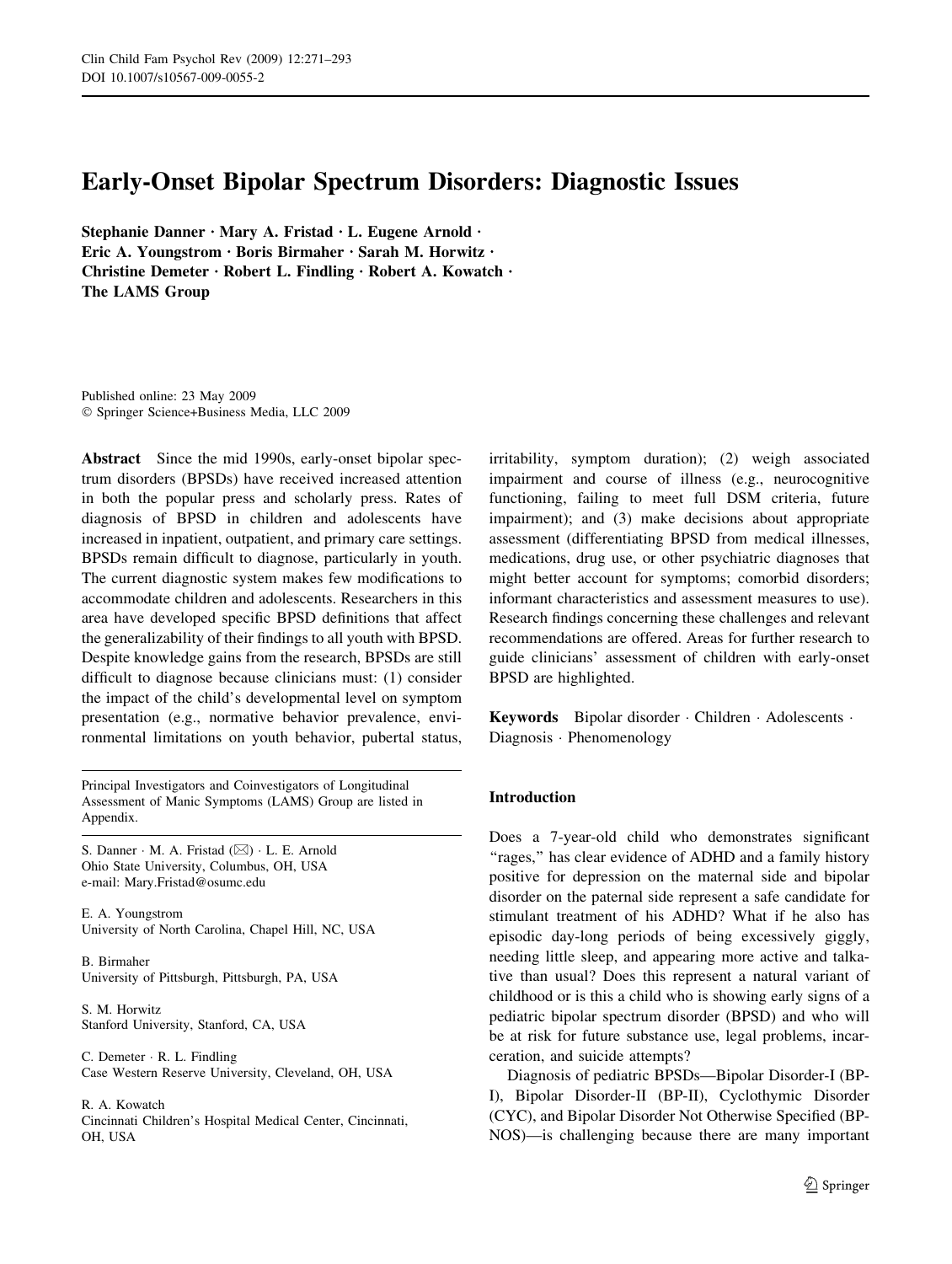facets to consider (Carlson and Meyer [2006](#page-18-0); Findling et al. [2002\)](#page-19-0). In the past 20 years, research interest on early-onset BPSD has grown exponentially (Lofthouse and Fristad [2004\)](#page-21-0). Heightened public interest due to stories and books in the popular press has increased the number of parents specifically asking clinicians whether BPSD is the cause of their children's problematic behavior (Carlson and Youngstrom [2003](#page-18-0)). Amplified public interest is one of many probable contributing factors to the increase in rate of diagnosis in the past two decades (Blader and Carlson [2007;](#page-18-0) Harpaz-Rotem and Rosenheck [2004](#page-20-0); Moreno et al. [2007\)](#page-21-0). Parents and insurance companies want definitive diagnoses and treatment strategies, but many relevant questions have not been answered by available data from longitudinal, prospective, or cross-sectional studies. We have information about some of the difficult diagnostic questions about early-onset BPSD: appropriate diagnostic criteria, developmental differences in symptom presentation, associated cognitive deficits, impairment in youth not meeting strict criteria, continuity of symptoms, differential diagnoses to rule out, common comorbidities to look for, heritability, informant choice, and reliable measures to screen for or identify BPSD. However, the many unanswered questions about BPSD suggest key areas for future exploration.

For clarity, we will use the term "children" to refer to persons age 12 and younger, ''adolescents'' for those ages from 13 to 18, and ''youth'' when referring to a sample with a mixed age group, recognizing there are individual differences in the age of onset for puberty.

## Increased Attention to Pediatric BPSD

Diagnosis and course of early-onset BPSD has gained the attention of many mental health researchers and clinicians. Prior to 1980, only 26 journal articles and book chapters about childhood BPSD could be found in MEDLINE and PsycINFO (Lofthouse and Fristad [2004\)](#page-21-0). This increased to 36 in the 1980s, and nearly doubled to 66 in the 1990s. In the first 2 years of this decade alone, 46 more articles were published, indicating an exponential rise in professional attention to the topic (Lofthouse and Fristad [2004\)](#page-21-0). A recent review found 227 publications related to pediatric bipolar disorder (PBD) between 2000 and 2005 (Moreno et al. [2007\)](#page-21-0).

This trend is mirrored by the increased public interest in early-onset BPSD (Egan [2008](#page-19-0)). A Google search in 2005 yielded 483,000 results for ''childhood bipolar disorder'' and 248,000 results for ''childhood mania'' (Leffler and Fristad [2006](#page-20-0)). In 2009, these numbers increased to 3.25 and 2.93 million, respectively. The Papolos and Papolos book for parents, The Bipolar Child: The Definitive and Reassuring Guide to Childhood's Most Misunderstood Disorder [\(1999](#page-21-0)) raised awareness of possible signs and symptoms of early-onset BPSD and triggered intense public interest in the diagnosis of BPSD in youth. It is now in its third revision (Papolos and Papolos [2007\)](#page-21-0). As a result, parents of many children with ''manic''-like symptoms began seeking psychiatric care for their children (Carlson and Youngstrom [2003\)](#page-18-0). As parents of children with dysregulated mood started asking clinicians if their children had BPSD, and clinicians were exposed to mounting evidence that the diagnosis occurs in youth, the rate of children diagnosed with BPSD rose (Blader and Carlson [2007;](#page-18-0) Egan [2008](#page-19-0); Moreno et al. [2007\)](#page-21-0).

#### Increasing Rates of Pediatric BPSD Diagnosis

Critics have argued that early-onset BPSDs have become a ''fad diagnosis'' without science to validate the prevalence, symptom presentation, course, and prognosis (e.g., Hammen and Rudolph [2003\)](#page-20-0), but there are reasonable explanations for an increase in diagnosis of early-onset BPSD. The recognition that children can experience depressive, obsessive compulsive, and panic disorders also led to increases in their diagnosis (Pavuluri et al. [2005](#page-21-0)). Although overdiagnosis may occur, accurate recognition of a disorder once thought to be very rare in children is responsible for the increase as well (National Institute of Mental Health [2007](#page-21-0), para. 4).

The concern about overdiagnosis is partly fueled by disparities in the rates of BPSD in epidemiological studies within community and clinic-referred samples (Table [1](#page-2-0)). Increased incidence of childhood BPSD and earlier onset of mood disorders have been noted in each generation born after World War II (Chengappa et al. [2003](#page-18-0); Gershon et al. [1987](#page-19-0); Lasch et al. [1990;](#page-20-0) Rice et al. [1987\)](#page-21-0). Similarly, in a nationally representative sample of 9,282 participants, prevalence of BP-I or BP-II was significantly higher in younger cohorts: 1.0% in those over age 60, to 3.5% in 45–59 year olds, 4.5% in 30–44 year olds, and 5.9% in 18–29 year olds (Kessler et al. [2005\)](#page-20-0). Increases in recognition of BPSD in adults and youth and high mortality associated with BPSD due to suicide and manic risk-taking behavior probably account for most of the generational differences in BPSD diagnosis (Chengappa et al. [2003\)](#page-18-0). Kessler and colleagues' estimates are higher than those found in a different analysis of the same National Comorbidity Survey, where lifetime prevalence of BP-I was 1.0% and BP-II was 1.1% for adults, with a rate of  $\sim$  4% for lifetime prevalence of BPSDs combined (Merikangas et al. [2007](#page-21-0)).

Epidemiological studies of youth have also found disparate rates of manic symptoms. In a community sample of 150 teenagers, Carlson and Kashani ([1988\)](#page-18-0) found 7% experienced at least four manic symptoms for a week and 13% experienced at least four manic symptoms for two or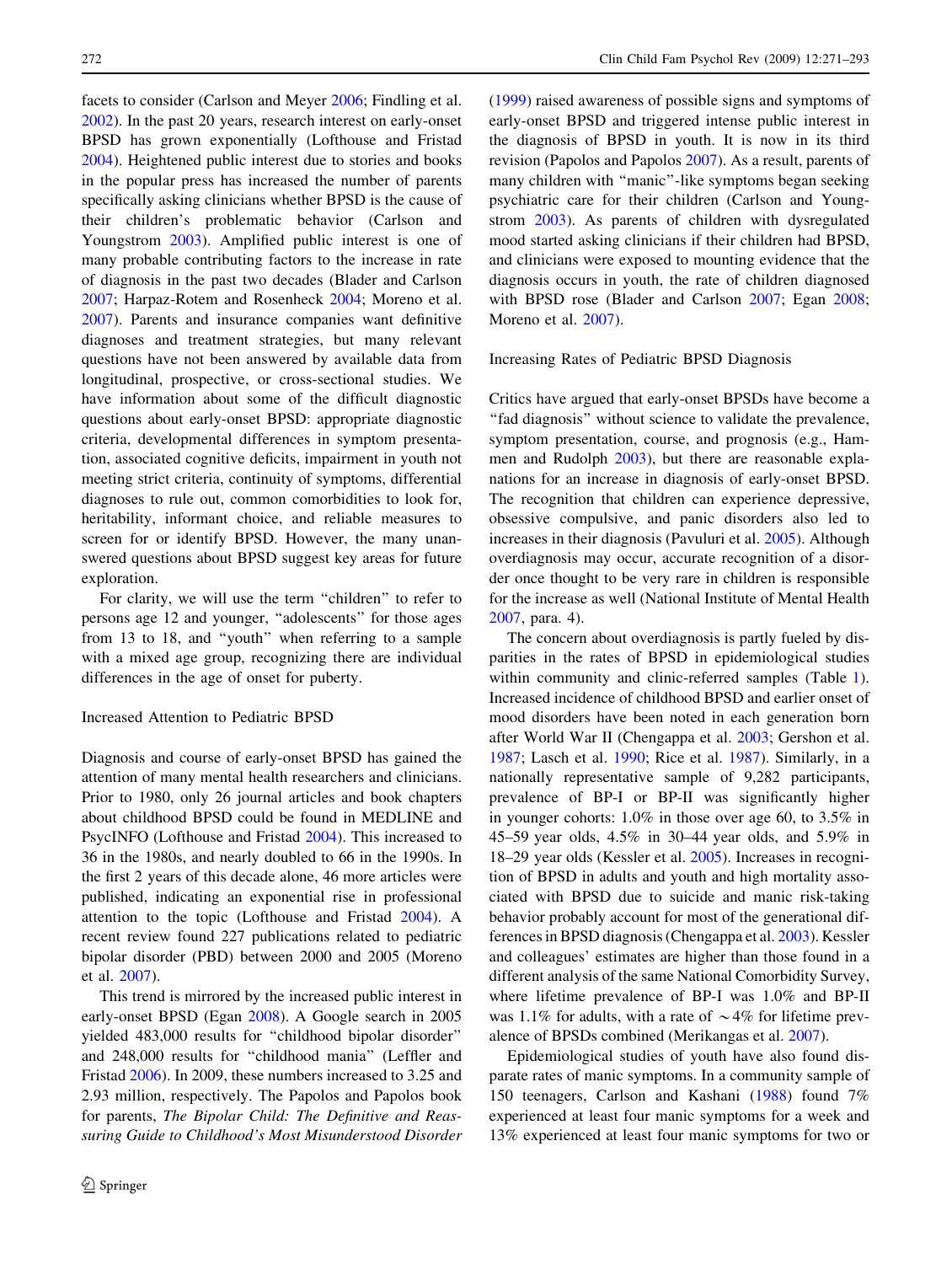<span id="page-2-0"></span>Table 1 Rates of PBD in epidemiological and clinic-referred samples

| Publication                | $\boldsymbol{N}$ | Ages & criteria                                                                             | Prevalence | Description                                                                                                                                                                                      |
|----------------------------|------------------|---------------------------------------------------------------------------------------------|------------|--------------------------------------------------------------------------------------------------------------------------------------------------------------------------------------------------|
| Epidemiological studies    |                  |                                                                                             |            |                                                                                                                                                                                                  |
| Carlson and Kashani (1988) | 150              | 14-16 year olds in a community sample                                                       | Lifetime   | 13\% $(n = 20)$ endorsed >4 manic<br>symptoms, $\geq 2$ days duration; 11 of<br>these 20 reported $\geq$ 7 days duration                                                                         |
| Lewinsohn et al. (1995)    | 1.709            | 14–18 year olds in high schools of the<br>Pacific Northwest                                 | Lifetime   | Lifetime 1% ( $n = 18$ ) met criteria for a<br>bipolar disorder;                                                                                                                                 |
|                            |                  |                                                                                             |            | An additional 5.7% ( $n = 97$ ) reported a<br>distinct period of abnormally and<br>persistently elevated, expansive or<br>irritable mood but did not meet DSM<br>criteria for a bipolar disorder |
| Costello et al. 1996       | 1,015            | 9–13 year olds in the rural Great Smoky<br>Mountains region                                 | 3 months   | 0 met criteria for mania, 0.1% met criteria<br>for hypomania                                                                                                                                     |
| Kessler et al. 2009        | 347              | 13–17 year olds in the National<br>Comorbidity Survey Replication-<br>Adolescent (NCS-A)    | Lifetime   | 2.3% bipolar I or II; $4.3\%$ other bipolar<br>spectrum based on CIDI; prevalence of<br>all bipolar spectrum was 6.2% based on<br>KSADS and 6.6% based on CIDI                                   |
| Clinic-referred samples    |                  |                                                                                             |            |                                                                                                                                                                                                  |
| Wozniak et al. 1995        | 262              | <12-year-old children consecutively<br>referred to a pediatric<br>psychopharmacology clinic | Lifetime   | 16% had experienced at least 1 episode of<br>mania meeting DSM-III-R criteria                                                                                                                    |
| Hazell et al. 2003         | 151              | 9–13-year-old boys with ADHD recruited<br>from psychiatry clinics or media                  | Lifetime   | 20% had experienced at least 1 episode of<br>mania meeting DSM-III-R criteria                                                                                                                    |

Notes: CIDI, World Health Organization Composite International Diagnostic Interview, Version 3.0; KSADS, Schedule for Affective Disorders and Schizophrenia for School-Age Children

more days. A larger community sample found 1% of teens meeting criteria for a bipolar disorder and an additional 5.7% endorsing distinct periods of abnormal mood (Lewinsohn et al. [1995\)](#page-21-0). In contrast, a large epidemiological sample of children, The Great Smoky Mountain Study, found no participants meeting criteria for mania and 0.1% meeting criteria for hypomania (Costello et al. [1996](#page-18-0)). The Great Smoky Mountain sample was younger than the other two and participants were only being asked about the previous 3 months, whereas the teen studies were examining lifetime prevalence. These methodological differences and the use of different instruments could account for the contrasting rates of bipolar symptoms. Clinic-referred samples have had more consistent rates of diagnosis of BPSD (see Table 1). Prevalence rates of 16 to 20% of a manic episode, thus BP-I, were found in children referred to psychiatric clinics.

The upward trend in diagnosis of BPSD in youth has been found in studies of records from inpatient psychiatric hospitals, outpatient mental health settings, and primary care (Table [2;](#page-3-0) Harpaz-Rotem et al. [2005;](#page-20-0) Harpaz-Rotem and Rosenheck [2004](#page-20-0); Hunt et al. [2005](#page-20-0); Moreno et al. [2007\)](#page-21-0). Using a large database that compiles information from private health insurance companies across the United States to compare mental health diagnoses in patients less than 18 years of age in 1995 and 2000, researchers noted this trend among inpatient and outpatient samples (Harpaz-Rotem et al. [2005\)](#page-20-0). When inpatient psychiatric admission diagnoses were examined, the proportion of child and adolescent inpatients diagnosed with BPSD increased significantly from 11% in 1995 to 18% in 2000 (Harpaz-Rotem et al. [2005](#page-20-0)). These findings are consistent with an independently collected sample of 391 consecutively admitted adolescent psychiatric inpatients, of whom 20% received a BPSD consensus diagnosis (Hunt et al. [2005\)](#page-20-0).

The trend in inpatient diagnoses is mirrored by outpatient diagnoses and diagnoses of children and adolescents who visit their primary care physicians. Over a 5-year span from 1995 to 2000, private insurance company claims for outpatient services showed a significant increase in BPSD diagnoses; from 0.9% of cases in 1995 to 1.5% of cases in 2000 (Harpaz-Rotem et al. [2005;](#page-20-0) Harpaz-Rotem and Rosenheck [2004\)](#page-20-0). A significant increase was noted in all age groups and both genders, except in 0–6-year-old females (Harpaz-Rotem et al. [2005;](#page-20-0) Harpaz-Rotem and Rosenheck [2004\)](#page-20-0). In a national survey, Moreno et al. [\(2007](#page-21-0)) found a 40-fold increase in outpatient office-based physician visits for youth due to a primary diagnosis of bipolar disorder; however, this reflects a change in the base rate from 0.0025% in 1994, which many might argue was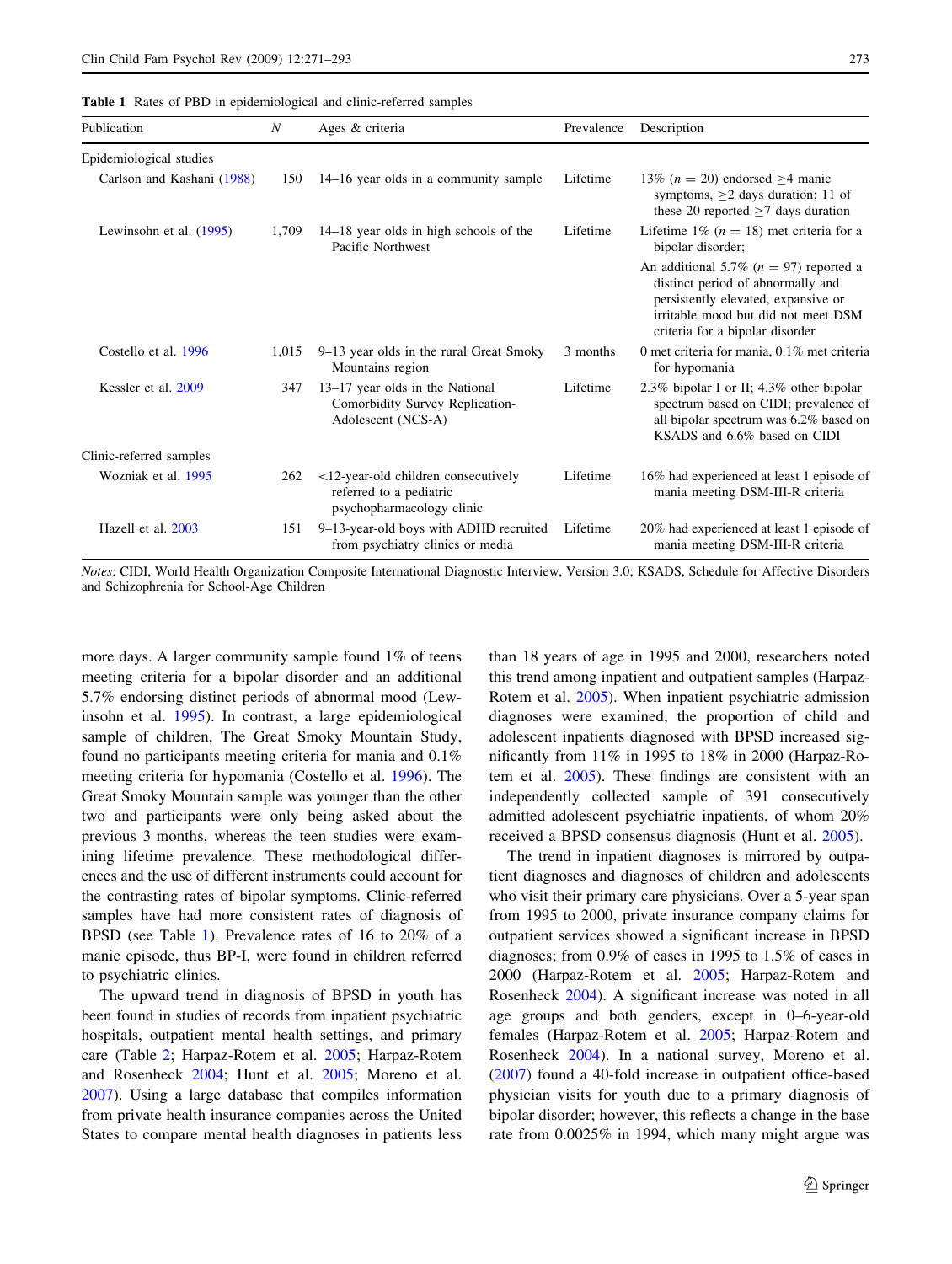| Publication: source of database                                               | Description                                                                                                       | Time 1<br>1996 | Time 2<br>2004     |  |  |  |  |
|-------------------------------------------------------------------------------|-------------------------------------------------------------------------------------------------------------------|----------------|--------------------|--|--|--|--|
| Blader and Carlson (2007): Nationally                                         | % of discharges with a primary psychiatric diagnosis                                                              |                |                    |  |  |  |  |
| representative sample of hospital                                             | Children                                                                                                          | 7.5            | 9.7                |  |  |  |  |
| discharges                                                                    | Adolescents                                                                                                       | 13.6           | 18.9               |  |  |  |  |
|                                                                               | Adults                                                                                                            | 6.5            | $\approx 6.5$      |  |  |  |  |
|                                                                               | % of primary psychiatric diagnosis discharges with a bipolar diagnosis                                            |                |                    |  |  |  |  |
|                                                                               | Children                                                                                                          | 10.0           | 34.1               |  |  |  |  |
|                                                                               | Adolescents                                                                                                       | 10.2           | 25.9               |  |  |  |  |
|                                                                               | Adults                                                                                                            | 9.9            | 14.9               |  |  |  |  |
|                                                                               | Population-based rates of discharges with a primary psychiatric diagnosis per 100,000<br>people                   |                |                    |  |  |  |  |
|                                                                               | Children                                                                                                          | 139            | 214                |  |  |  |  |
|                                                                               | Adolescents                                                                                                       | 498            | 789                |  |  |  |  |
|                                                                               | Adults                                                                                                            | 1050           | 1085               |  |  |  |  |
|                                                                               | Population-based rates of primary psychiatric diagnosis discharges with a bipolar<br>diagnosis per 100,000 people |                |                    |  |  |  |  |
|                                                                               | Children                                                                                                          | 14             | 73                 |  |  |  |  |
|                                                                               | Adolescents                                                                                                       | 51             | 204                |  |  |  |  |
|                                                                               | Adults                                                                                                            | 104            | 162                |  |  |  |  |
|                                                                               |                                                                                                                   | 1995           | 2000               |  |  |  |  |
| Harpaz-Rotem et al. (2005) and Harpaz-<br>Rotem and Rosenheck (2004): Private | % of inpatients with<br>a bipolar diagnosis                                                                       | 11.0           | 18.0 <sup>a</sup>  |  |  |  |  |
| health insurance company claims                                               | % of outpatients with<br>a bipolar diagnosis                                                                      | 0.9            | $1.5^{\mathrm{a}}$ |  |  |  |  |
|                                                                               | Outpatient males                                                                                                  |                |                    |  |  |  |  |
|                                                                               | $0 - 6$ years                                                                                                     | 0.2            | 0.6 <sup>a</sup>   |  |  |  |  |
|                                                                               | $7-12$ years                                                                                                      | 0.4            | 1.0 <sup>a</sup>   |  |  |  |  |
|                                                                               | $13-17$ years                                                                                                     | 1.4            | 1.9 <sup>a</sup>   |  |  |  |  |
|                                                                               | <b>Outpatient</b> females                                                                                         |                |                    |  |  |  |  |
|                                                                               | $0-6$ years                                                                                                       | 0.2            | 0.6                |  |  |  |  |
|                                                                               | $7-12$ years                                                                                                      | 0.4            | 1.0 <sup>a</sup>   |  |  |  |  |
|                                                                               | $13-17$ years                                                                                                     | 1.8            | 2.6 <sup>a</sup>   |  |  |  |  |
|                                                                               |                                                                                                                   | 1994-1995      | 2002-2003          |  |  |  |  |
| Moreno et al. $(2007)$ :<br>Representative sample                             | % of mental health-related visits with<br>a primary bipolar diagnosis                                             | 0.4            | 6.7                |  |  |  |  |
| of office-based physicians                                                    | Population-based rates of office-based<br>visits with a primary bipolar<br>diagnosis per 100,000 youth            | 25             | 1003               |  |  |  |  |

<span id="page-3-0"></span>Table 2 Diagnostic trends in inpatient, outpatient, and primary care settings according to national databases compared over time

 $\frac{a}{p}$  p < .001

unreasonably low, to 1% by 2003. In summary, the disparity of rates of BPSD in epidemiological samples and the significant increase in reported BPSD diagnoses suggest that clinicians may benefit from clarification of diagnostic issues in pediatric BPSD.

Higher rates of diagnosis of BPSD in youth could be the result of improved recognition, better insurance coverage for major mental illnesses, decreased stigma, misdiagnosis,

and/or other reasons. Clinicians may now detect BPSD in youth they would have previously regarded as having conduct problems or impaired parent–child relationships (Blader and Carlson [2007\)](#page-18-0). When fewer limitations were placed on clinicians about number of appointments or eligibility for coverage of inpatient stays, clinicians may have conservatively assigned a less severe diagnosis. However, when more severe diagnoses are required to obtain better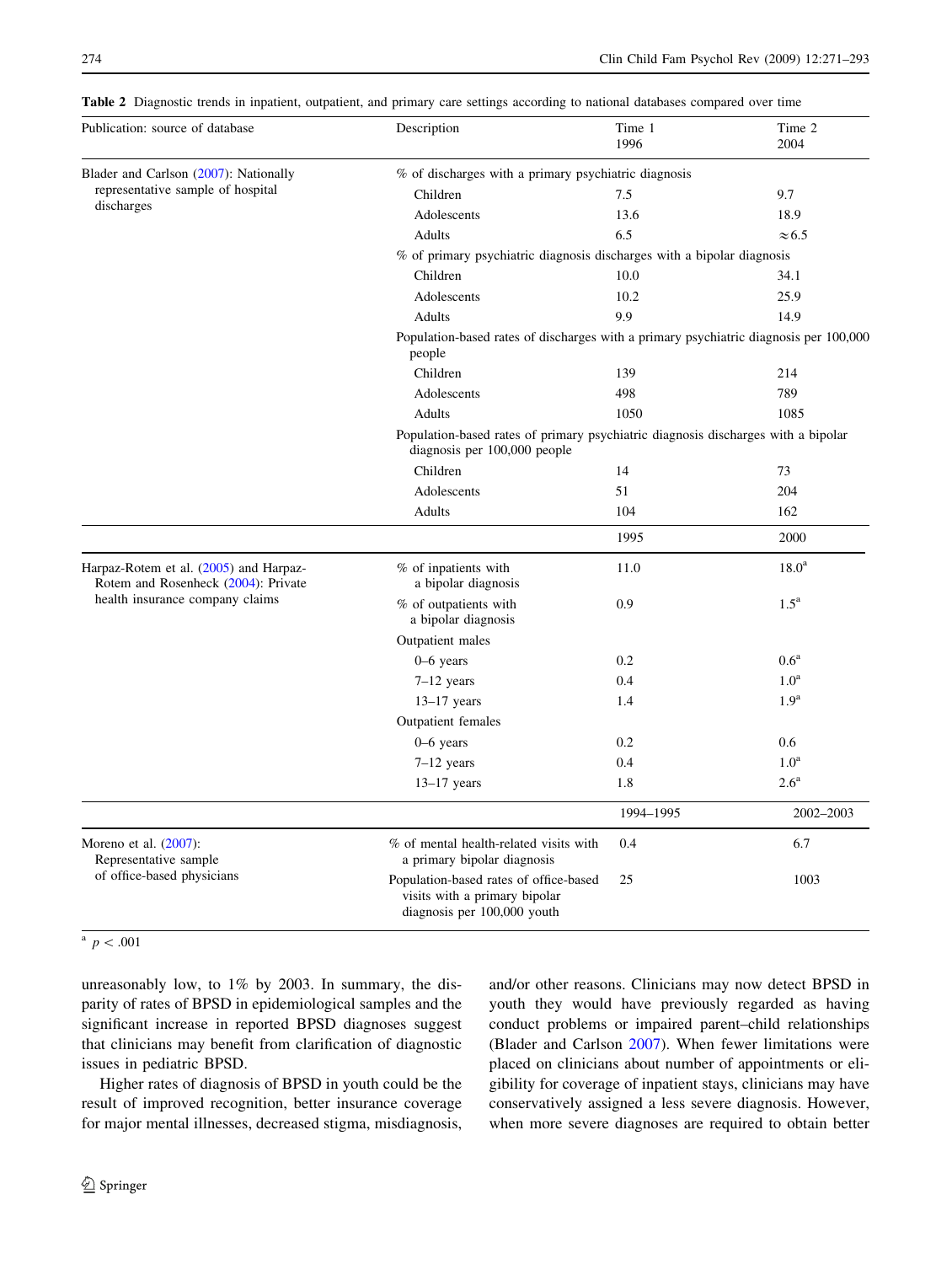insurance coverage, clinicians may apply a more liberal diagnosis to get services that meet their client's needs. This is not to say that clinicians are fabricating bipolar diagnoses, rather, when diagnosis is ambiguous, the field is pressured to assign a more severe diagnosis for insurance to cover necessary services. In the past, when there was no associated consequence for level of care, clinicians may have forgone the more stigmatizing, severe diagnosis until they were more certain of, or at least willing to contemplate, its veracity. Increased diagnosis may also be a consequence of the wider utilization of the medical model of the BPSD diagnosis in the Diagnostic and Statistical Manual of Mental Disorders—4th ed.—Text Revision (DSM-IV-TR; American Psychiatric Association [2000](#page-17-0)).

## Defining the Diagnoses

Differential diagnosis of mental illness requires clinical acumen; in youth it presents the added challenge of incorporating developmental considerations into decision making. As is the case with most clinical research with youth, findings should be interpreted with an eye to how diagnostic classifications were made. What we know about pediatric BPSD has developed through case studies and opinion papers from treating clinicians and several lines of cross-sectional and longitudinal research. In each case, a specific definition was used to identify BPSD cases (Leibenluft and Rich [2008\)](#page-20-0).

## DSM-IV-TR Definitions

DSM-IV-TR makes few modifications to bipolar diagnoses for children and adolescents. For a Major Depressive Episode and Dysthymia, the primary mood can be irritable rather than sad for children and adolescents (American Psychiatric Association [2000\)](#page-17-0). The minimum duration for CYC can be 1 year in children and adolescents, but is 2 years for adults (American Psychiatric Association [2000\)](#page-17-0). Additional modifications of diagnostic requirements for children and adolescents in the next edition of DSM will be informed by a decade of research findings.

## Research Definitions

Two longitudinal studies have provided a great deal of information about the clinical presentation and course of early-onset BPSD. The Phenomenology and Course of Pediatric Bipolar Disorders project, a longitudinal NIMHfunded research project exploring the characteristics and stability of a prepubertal and early adolescent bipolar disorder phenotype (PEA-BP), has provided copious information about the functioning of youth with bipolar disorder

in comparison to those with ADHD and matched community control (CC) participants (Geller et al. [1998b](#page-19-0)). Geller and her colleagues at Washington University School of Medicine followed the first large cohort of youth with diagnosable bipolar disorder. The multi-site Course and Outcome of Bipolar Youth (COBY) study expanded on Geller's research by including a larger sample and widening the diagnostic range of youth to BPSD (BP-I, BP-II, and a carefully defined BP-NOS; Axelson et al. [2006](#page-17-0); Birmaher et al. [2006\)](#page-18-0). Demographic, recruitment, and diagnostic characteristics of these samples are summarized in Table [3](#page-5-0). Interpreting the findings from these studies requires an understanding of the diagnostic requirements researchers used.

## PEA-BP Diagnosis and Inclusion Criteria

Geller and colleagues recruited three groups of participants, those with bipolar (with or without ADHD), ADHD without mood disorder, and CC. For the most part, the inclusion criteria for the BP sample were consistent with DSM-IV diagnosis. Some noteworthy departures from DSM included: (a) irritability as the principal mood state, (b) duration of symptoms, (c) symptoms were tracked separately without distinguishing syndromal episodes, and without attempt to differentiate overlapping symptoms among disorders (allowing for ''double counting'' of symptoms), and (d) the definition of episodes was modified. They chose to limit their BP sample to participants with elevated mood or grandiosity (Geller et al. [1998b](#page-19-0)). Children with principally irritable mood, rather than elevated mood, were not included in the cohort even if they satisfied the DSM criterion of having at least four associated symptoms. In DSM-IV-TR, the required duration of a manic episode is  $>7$  days; however, Geller and colleagues required a period of  $\geq$  14 days or  $\geq$ 4 h/day for  $\geq$  180 days/ year (Geller et al. [1998b](#page-19-0)). In DSM-IV-TR, the required duration of a hypomanic episode is  $\geq$ 4 days; however, Geller and colleagues required a hypomanic duration of  $\geq$ 2 months or  $\geq$ 4 h/day for  $\geq$ 180 days/year (Geller et al. [1998b](#page-19-0)). The conservative criteria for duration of 14 days and 2 months, respectively, were ''to increase the likelihood of caseness'' (Geller et al. [1998b,](#page-19-0) p. 84). The criteria of  $\geq$  4 h/day for  $\geq$  180 days/year were added to include participants with ultra-rapid and ultradian cycling (Geller et al. [1998b](#page-19-0)). This was the first longitudinal study of prepubertal and early adolescent mania; thus, a somewhat conservative approach to identifying cases was appropriate. On the other hand, this sample has unique qualities which may not be generalizable to all pediatric BPSD, including ways to distinguish BPSD from ADHD (discussed below).

As ADHD is commonly comorbid with BPSD in youth, this was not used as an exclusion criterion for the PEA-BP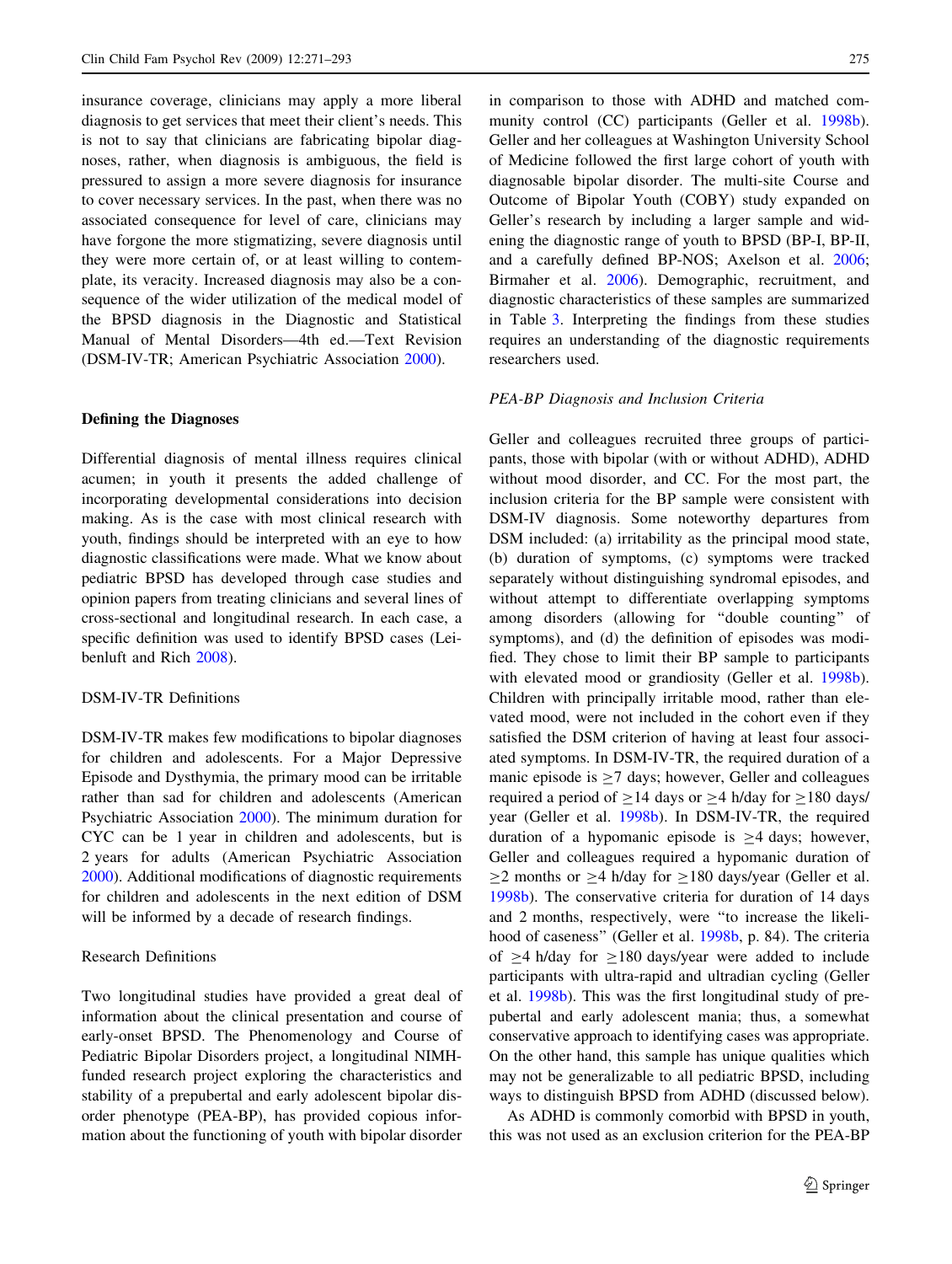|                                                        | PEA-BP<br>$N = 93$ | <b>COBY</b><br>$N = 438$ |
|--------------------------------------------------------|--------------------|--------------------------|
| Age range                                              | 7 to 16            | 7 to 17-11               |
| Mean age (SD)                                          | 10.9(2.6)          | 13.0(3.1)                |
| $\%$ Male                                              | 61                 | 53                       |
| % White                                                | 89                 | 82                       |
| Referral source                                        |                    |                          |
| Pediatric and/or psychiatric<br>outpatient clinics (%) | 100                | 65                       |
| Inpatient units $(\%)$                                 |                    | 16                       |
| Advertisements (%)                                     |                    | 11                       |
| Physician referrals (%)                                |                    | 8                        |
| Diagnosis                                              |                    |                          |
| BP-I $(\% )$                                           | 89                 | 58                       |
| BP-II $(\% )$                                          | 11 <sup>a</sup>    | 7                        |
| BP-NOS $(\%)$                                          | $\Omega$           | 35                       |
| Mean age of onset (SD)                                 | 7.3(3.5)           | 9.3(3.9)                 |
| Mean duration of disorder<br>(SD) (years)              | 3.6(2.5)           | 3.3(2.5)                 |
| Comorbidity with                                       |                    |                          |
| ADHD $(\% )$                                           | $86.0^{b}$         | 59.8                     |
| ODD $(\%)$                                             | 77.9 <sup>b</sup>  | 39.5                     |
| $CD(\%)$                                               | $12.8^{b}$         | 12.8                     |
| Any anxiety disorder $(\%)$                            | $17.4^{b}$         | 39.0                     |
| Psychosis $(\% )$                                      | 60.2               | 27.6                     |
| Functional Impairment at Intake,<br>C-GAS mean (SD)    | 43.3(7.6)          | 54.6 (12.1)              |
| Suicidal ideation $(\%)$                               | $24.7^\circ$       | 76.2                     |
| Suicide attempt (%)                                    |                    | 30.7                     |

<span id="page-5-0"></span>Table 3 Participant characteristics in longitudinal studies of earlyonset bipolar disorder

PEA-BP Prepubertal and early adolescent bipolar phenotype

COBY Course and outcome of bipolar youth

<sup>a</sup> In longitudinal follow-up eight of the ten participants with hypomania, developed mania, thus only two participants retained a diagnosis of BP-II throughout the study

<sup>b</sup> Comorbidity data and illness onset for the PEA-BP sample is reported for the 86 participants who continued their involvement in the study for 4 years, as reported in Geller et al. ([2004\)](#page-19-0)

<sup>c</sup> Suicidality in the PEA-BP sample comes from their answers to a specific question on the WASH-U-KSADS with a rating scale from no ideation to ideation to suicide attempt. This item was rated present if the youth had a plan or intent or daily morbid ideation (Geller et al. [2000a\)](#page-19-0). Rates of suicide attempts were not reported

group (Geller et al. [1998b\)](#page-19-0). In this sample, comorbidity with ADHD was high. Males (98.3%) were more likely to have an ADHD diagnosis than females (69.4%; Geller et al. [2000a\)](#page-19-0). Comparison groups with ADHD and CC participants were matched to the PEA-BP group by gender, age, socioeconomic status, and ethnicity. CC participants had to have a Children's Global Assessment Scale (C-GAS) score of at least 70, and have no current or past ADHD, bipolar disorder, or other major mood disorders;

ADHD cases could not have any comorbid mood disorder, but other comorbidities were allowed (Geller et al. [1998b](#page-19-0)).

## COBY Diagnosis and Inclusion Criteria

The COBY study was designed to include a wider range of children with bipolar symptoms. COBY's BP-I and BP-II groups included children with primarily elevated mood and irritable mood, consistent with the DSM. Because the criteria for BP-NOS in the DSM-IV-TR (American Psychiatric Association [2000\)](#page-17-0) are vague, these researchers created the following more specific set of minimum criteria for diagnosis (Axelson et al. [2006\)](#page-17-0):

- 1. clinically significant bipolar symptoms that did not meet DSM criteria for BP-I or BP-II;
- 2. elated mood plus two or more associated symptoms from DSM-IV-TR or irritable mood plus three or more associated symptoms;
- 3. a change in functioning; and
- 4. minimum duration of 4 hours within a 24-hour period and at least four cumulative lifetime days meeting criteria.

CYC was not excluded from the BP-NOS category. This is a departure from DSM-IV-TR criteria, but a reasonable decision given the absence of validity data about the diagnosis of CYC in youth.

Of the 153 participants diagnosed with BP-NOS, 3% were one symptom short of reaching DSM-IV-TR criteria for BP-I or BP-II, and 12% failed to meet BP-II criteria because they had not had a full major depressive episode. The remaining 85% had an adequate number of symptoms with documented impairment to be diagnosed with BP-I or BP-II, but did not have the duration of symptoms for BP-I or BP-II. This is consistent with previous findings that children with BPSD often vacillate rapidly from depressive to manic symptoms or to euthymic mood, experiencing intense and impairing symptoms but not meeting duration criteria for mania or hypomania (Geller et al. [2000b\)](#page-19-0). The COBY cohort includes those children who are difficult to diagnose because they do not have clear, extended episodes of depressed or manic behavior, but an episodic ''mixed'' presentation with impairment in functioning due to mood.

#### Broad, Intermediate, and Narrow Phenotypes

Given the controversy in the field, some researchers suggest a different perspective on diagnosis of BPSD using different phenotypes. The suggested narrow phenotype uses DSM-IV-TR criteria except abnormal mood has to be elevated/expansive or grandiose (Leibenluft et al. [2003b](#page-20-0)). Two intermediate phenotypes are recommended: one with episodes of shorter duration (1–3 days) and one with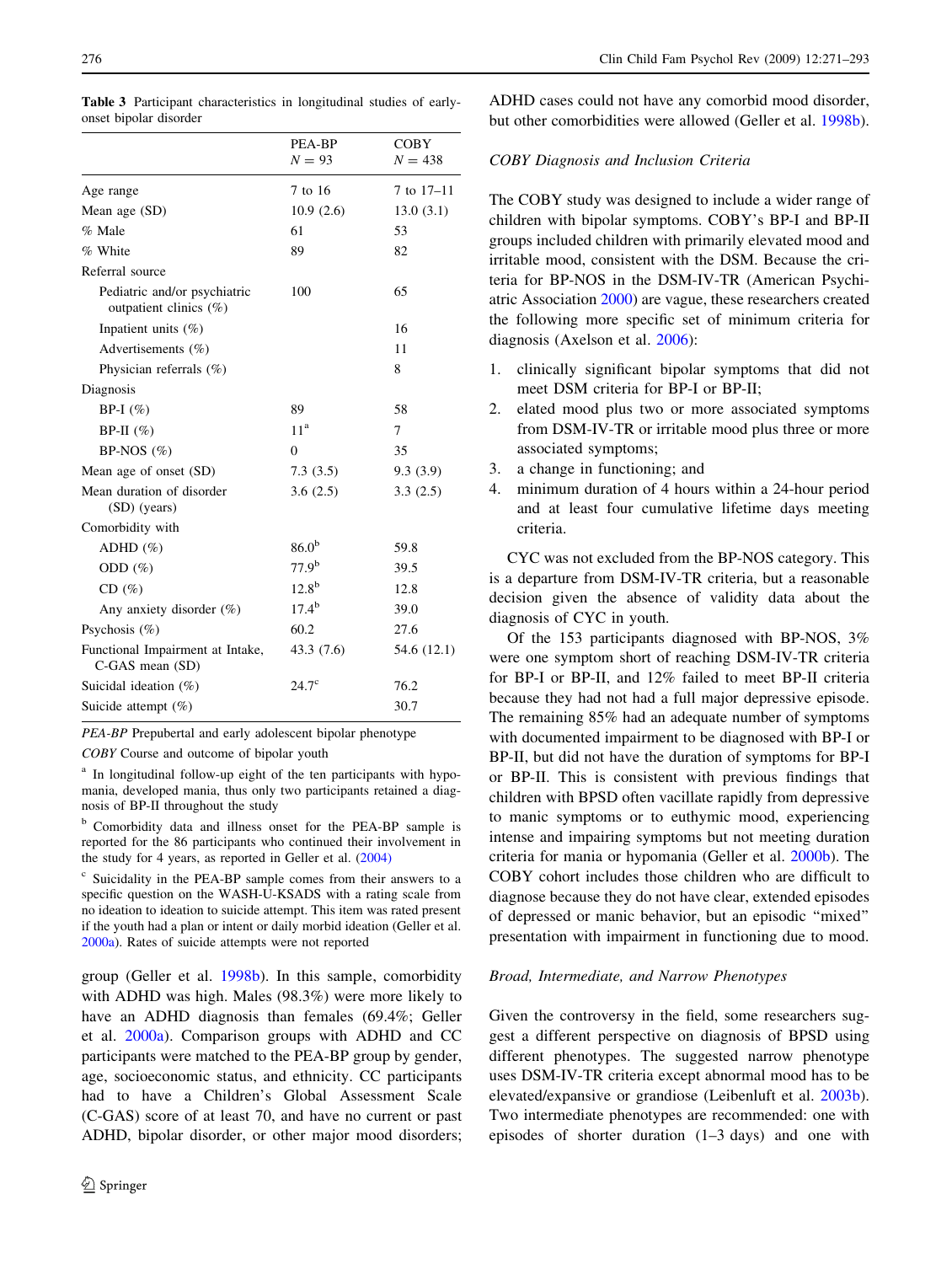clearly episodic irritability (Leibenluft et al. [2003b](#page-20-0)). Both intermediate phenotypes would require meeting the other diagnostic criteria in DSM-IV-TR, and the episodic irritable mood presentation of the intermediate phenotype would technically meet DSM-IV-TR criteria for BP-I. The broad phenotype, sometimes called ''severe mood and behavioral dysregulation'' (SMD), includes children and adolescents with a wider range of mood and behavior problems including abnormal mood, hyperarousal, and markedly increased reactivity to negative emotional stimuli present for at least 12 months without symptom-free periods of 2 months duration or clearly demarcated episodes (Leibenluft et al. [2003b](#page-20-0)). The broad phenotype would exclude children and adolescents who meet criteria for the other phenotypes, have substance use, have symptoms due to a drug or medical condition, or meet specific other diagnoses (e.g., schizoaffective illness) (Leibenluft et al. [2003b\)](#page-20-0). The rates of transition from SMD to adult bipolar illness are not currently known, but one study suggests children with SMD do not convert to BP-I or BP-II more often than the general population, but present higher rates of behavior problems and depression (Brotman et al. [2006\)](#page-18-0). The utility of this classification system has been questioned by some researchers (Staton et al. [2008](#page-22-0)).

## Symptom Presentation

Which Symptoms are Prevalent in Pediatric BPSD?

Notable similarities existed between commonly reported symptoms in PEA-BP participants and those described in adult BPSD (Goodwin and Jamison [1990](#page-20-0)), including elated mood (89.0%), grandiosity (85.7%), racing thoughts/flight of ideas (70.3%), psychosis (59.3%), and irritability concurrent with elated mood (97.8%; Craney and Geller [2003](#page-18-0)). A few important differences emerged as well. Compared with adults, the PEA-BP sample had higher rates of cycling (86.8%), mixed mania (55.0%), comorbid ADHD (86.8%), and longer episode duration (Craney and Geller [2003](#page-18-0)). PEA-BP participants resembled a treatment-resistant, severely ill phenotype noted in adults (Geller et al. [2002a](#page-19-0)). Although irritable mood was most common in the PEA-BP sample (96.7%), it occurred frequently in the ADHD group as well (71.7%; Geller et al. [1998b\)](#page-19-0).

A meta-analysis including seven studies examined prevalence of symptoms in youth (ages 5–18) with bipolar disorder (Kowatch et al. [2005](#page-20-0)). Taking into account the sample size and quality of the study, they calculated weighted averages of participants endorsing specific symptoms. For most symptoms there was significant heterogeneity across studies, thus the weighted averages (indicated in parentheses) should be interpreted with some caution. In decreasing order of prevalence, participants endorsed increased energy (89%), distractibility (84%), pressured speech (82%), irritability (81%), grandiosity (78%), racing thoughts (74%), decreased need for sleep (72%), euphoria/elation (70%), poor judgment (69%), flight of ideas (56%), and hypersexuality (38%) (Kowatch et al. [2005\)](#page-20-0). The cardinal symptoms of euphoric mood and irritability were the most heterogeneous across studies. Four of the studies found rates of euphoric mood between 86 and 90%. The other three found 14, 33, and 60%, but these differences could not be explained by quantifiable methodological characteristics. For irritability, some of the heterogeneity was accounted for by subject age and informant, where studies with younger children and parentreport found more irritability (Kowatch et al. [2005\)](#page-20-0). The variability across studies, lack of agreement in the research literature, and overlap between the most common symptoms and other disorders underscore why diagnosing pediatric BPSD presents such a challenge.

#### How Do Manic Symptoms Look Different in Children?

Clinicians working with children must interpret the information they gather from parents, teachers, and children in light of the child's developmental stage. For example, a child who jumps from one activity to another, has difficulty staying in his seat for meals, has difficulty waiting for others to take their turns during games, and struggles to follow multi-step instructions might be a typically developing child if aged 3. However, if these behaviors are seen in a 10 year-old, a diagnosis of ADHD would be more justifiable. One developmental consideration is whether the child can easily distinguish between reality and fantasy and whether he is describing a real or imagined ability. Playing ''super hero" and pretending to fly around the house running with a pillowcase cape flapping behind him could be part of a normal child's fantasy play. The same situation could reflect grandiosity if the child actually believes he can fly, attempts to do so, or engages in this behavior during class at school. Another important consideration when distinguishing pathological from non-pathological behaviors is whether the behavior is appropriate to the context in which it was displayed (Geller et al. [2002c](#page-19-0)). Children are typically more behaviorally inhibited at school than they are at home with family or friends because of the task demands and social parameters of the school setting.

When adults become manic, they may spend a lot of money, have sexual indiscretions, or stay awake half of the night working or doing a creative project; however, society and parents place limits on children that prevent them from engaging in these behaviors (see Geller et al. [2002c](#page-19-0) for additional examples). An adolescent does not have a credit card to use for a shopping frenzy. A child cannot go out to a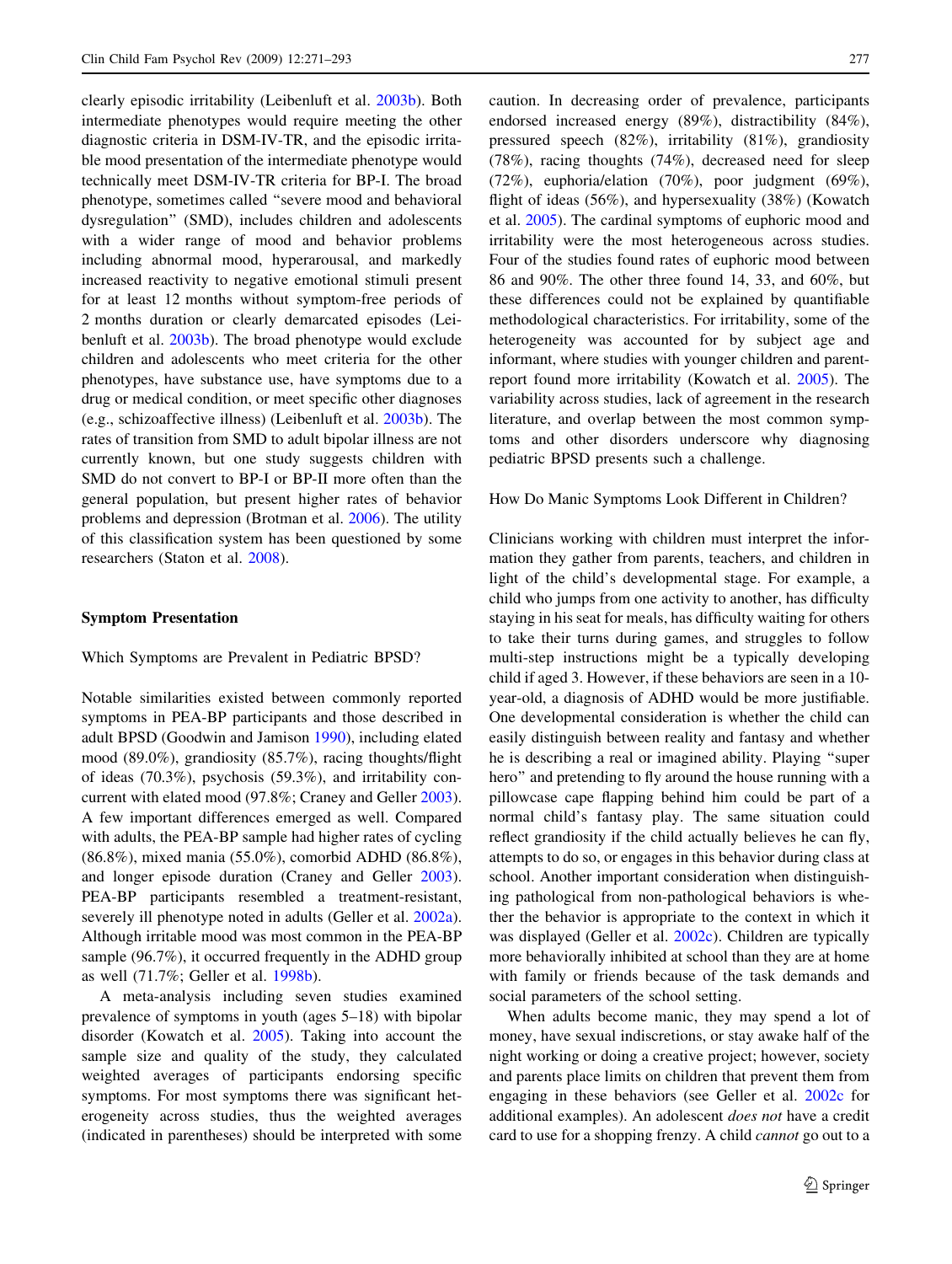club and have sexual liaisons with strangers. An adolescent can pack up his baseball gear in anticipation of going to spring training for a national league baseball team because he believes he plays better than anyone currently in professional baseball. A child can send a note professing her love for her 3rd grade teacher and telling him that she wants to have his babies. These behaviors, in an adult, are odd but do not represent the same level of pathology as they do when expressed by youth. Several publications provide excellent descriptors of course of illness in children (e.g., Axelson et al. [2006](#page-17-0); Carlson [2009](#page-18-0); Geller et al. [2002c](#page-19-0)) and adolescents (e.g., Axelson et al. [2006](#page-17-0); DelBello et al. [2007](#page-18-0)). Additional examples of typical and atypical behavior related to specific symptoms in children are provided in Table 4.

Again, viewing youth behavior through the lens of what is developmentally appropriate, taking into consideration the means available to express internal states, is essential to accurate diagnosis (Consoli et al. [2007](#page-18-0)). To improve diagnostic clarity across age groups, an expert consensus group recommended using FIND (Frequency, Intensity, Number, and Duration) guidelines to determine if a behavior is a symptom (Kowatch et al. [2005](#page-20-0)). These guidelines suggest that a diagnosis is warranted if symptoms occur most days in a week (Frequency); are severe enough to cause extreme disturbance in one domain (i.e., home, school, peers) or moderate disturbance in two domains (Intensity); occur three to four times per day (Number); and occur four or more hours a day total, not necessarily contiguous (Duration; Kowatch et al. [2005\)](#page-20-0). Elevated mood can be difficult to diagnose, as well, because demarcating ''too happy'' for the situation or for "too long" can be a difficult judgment, especially in young children who have not developed the ability to temper their excited moods. Also, parents may view periods of elated mood as a relief from angry and

Table 4 Examples of developmentally typical and atypical behaviors

| Symptom                                | Typical                                                                                                                                                                                                                                                 | Atypical                                                                                                                                                                                                                                  |
|----------------------------------------|---------------------------------------------------------------------------------------------------------------------------------------------------------------------------------------------------------------------------------------------------------|-------------------------------------------------------------------------------------------------------------------------------------------------------------------------------------------------------------------------------------------|
| Elated mood                            | A 7-year-old who is highly energetic and happy at her<br>aunt's birthday party when she sees her cousins                                                                                                                                                | A 7-year-old who dances around her classroom,<br>singing about how wonderful the world is                                                                                                                                                 |
| Irritability                           | A 9-year-old who slams his bedroom door when told he<br>needs to turn off the computer and go to bed not stay<br>away chatting online with friends                                                                                                      | A 9-year-old who knocks all of the figurines off<br>of the bookshelf and stomps on them because<br>his mother asked him to help clear the dinner<br>table                                                                                 |
| Grandiosity                            | A 10-year-old boasts that he can swim faster than the<br>other kids at the pool                                                                                                                                                                         | A 10-year-old insists he will be the first pick in<br>next year's NBA draft and looks at places to<br>live in several likely cities                                                                                                       |
| Flight of ideas                        | A 13-year-old who returns to school after winter break<br>and excitedly talks about the gifts she received,<br>jumping from a new cell phone to a cute skirt, to<br>perfume from the guy she has a crush on to the texts<br>she has gotten on her phone | A 13-year-old confuses his friends during his<br>energetic and haphazard description of what<br>he wants to do over summer vacation, how he<br>has to study for his algebra test next week, and<br>a phone call he got the previous night |
| Decreased need for<br>sleep            | A 8-year-old who cannot sleep the night before the first<br>day of school and bounds out of bed at 6 am to get<br>ready, but nearly falls asleep at dinner that night                                                                                   | A 8-year-old stays up until 1 am and wakes up<br>his mother at 6 am to go for a walk with him<br>and the family dog before school several days<br>in a row                                                                                |
| Increase in goal-<br>directed behavior | An 11-year-old zooms around his house gathering up<br>his clothing and football equipment the night before<br>his first game                                                                                                                            | An 11-year-old gathers his football equipment,<br>organizes and shines his toy car collection,<br>and starts several school homework<br>assignments without finishing any of these<br>projects                                            |
| Distractibility                        | A 13-year-old has difficulty keeping her mind on her<br>work the day her family is going to pick up their new<br>kitten                                                                                                                                 | A 13-year-old who is usually quiet and<br>respectful, interrupts the teacher ten times<br>during her explanation of a poem and taps his<br>pen until a classmate snaps at him                                                             |
| Hypersexuality                         | A 9-year-old girl titters with her friends when her<br>handsome substitute teacher walks by                                                                                                                                                             | A 9-year-old girl turns in a provocative love note<br>for her teacher with her homework                                                                                                                                                   |
|                                        | A 16-year-old girl gossips online with friends about<br>which boy in their class has the best body                                                                                                                                                      | A 16-year-old girl sets up dates with three<br>different guys in one weekend and plans to<br>have sex with all of them                                                                                                                    |
| Involvement in risky<br>behaviors      | A 12-year-old plays hooky with friends to see the new<br>adventure movie opening at the theater                                                                                                                                                         | A 12-year-old packs his belongings into a<br>backpack and is caught walking to the bus stop<br>planning to go across the stated to spend the<br>weekend with his aunt, whom he has never<br>met face-to-face                              |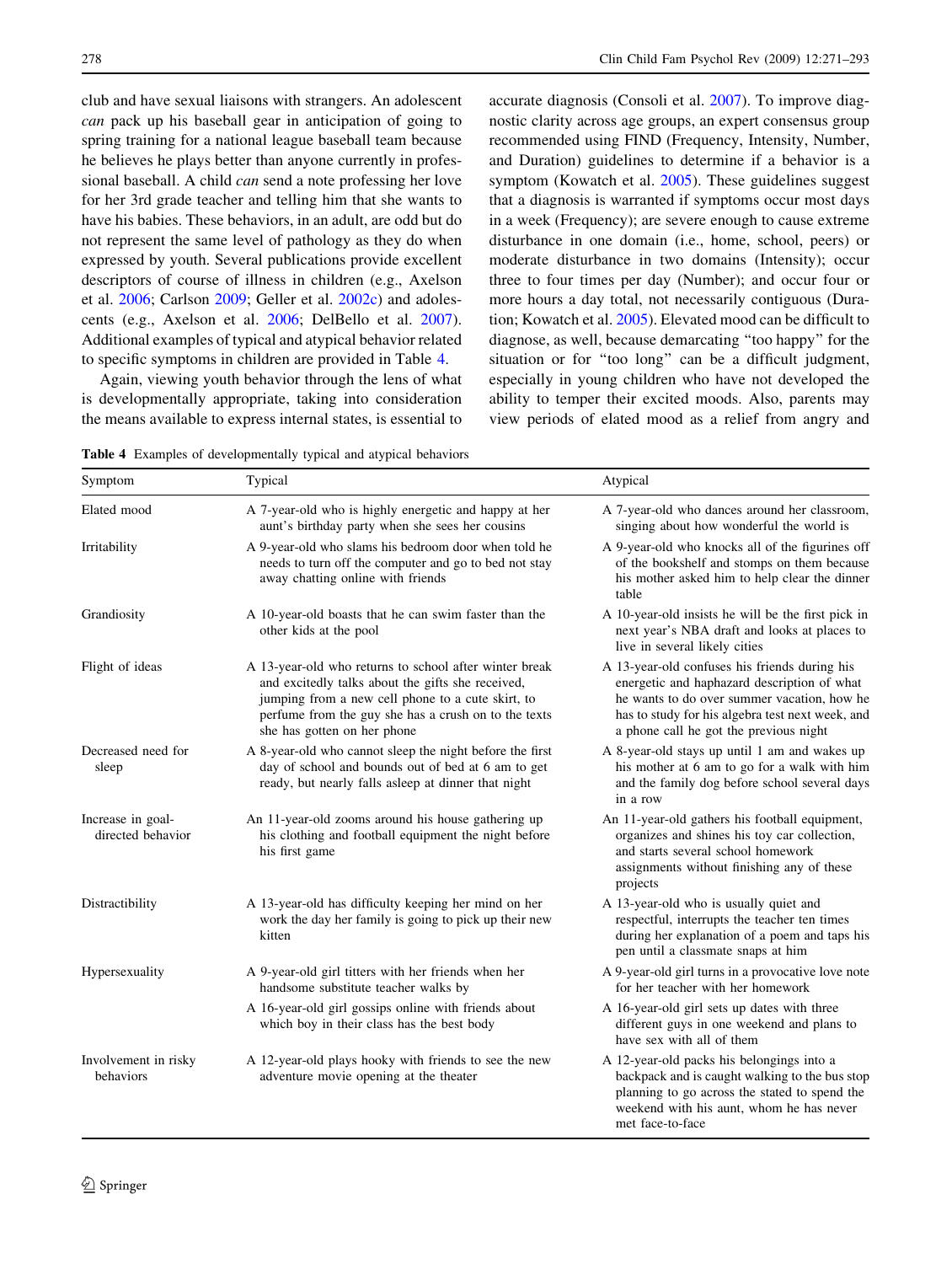irritable behavior, so they may not describe elated mood as part of the presenting problem unless specifically asked (Youngstrom et al. [2008a\)](#page-22-0).

Does Pubertal Status Make a Difference in Symptom Presentation?

Given questions about the continuity of BPSD across the lifespan, comparison of prepubertal to adolescent manifestations of bipolar symptoms is important. The PEA-BP cohort demonstrated the minimal impact of pubertal status on symptom manifestation—in 36 comparisons made, the only significant difference reported was that prepubertal participants were more likely than postpubertal participants to have comorbid ADHD (98.1 vs. 69.4%, respectively; Geller et al. [2000a\)](#page-19-0). Although hypersexuality was more common in postpubertal participants (60.0%) than in prepubertal participants (30.2%), after correcting for Type I error this finding was not significant (Geller et al. [2000a](#page-19-0)). Clinically, it is meaningful to note that only one participant reported a history of possible sexual abuse, yet the prevalence of hypersexuality was high in children and doubled in adolescence (Geller et al. [2000](#page-19-0)).

Using present and lifetime report of parents of adolescents with BPSD, ADHD, or normal controls, Rucklidge [\(2008](#page-22-0)) found no strong prodromal indicators specifically for BPSD. Rucklidge ([2008\)](#page-22-0) had parents complete the Child Bipolar Questionnaire (CBQ), an 84-item symptom checklist about their children's behavior, in each of three developmental periods: preschool (ages 0–5 years); latency (ages 6–11 years); and adolescence (ages 12–16 years). A preliminary study suggests the CBQ is a reliable, specific, and sensitive measure of bipolar disorder, although further study is needed in samples with fewer cases of BPSD and more diagnostic diversity (Papolos et al. [2006](#page-21-0)). No differences among the normal, ADHD, and BPSD groups were noted when the participants were preschoolers. Several features differentiated the normal group from the two psychiatric groups during latency: elevated or irritable mood more than 1 h/day; depressed mood more than 1 h/day; racing thoughts; mood swings; and grandiosity (Rucklidge [2008\)](#page-22-0). Only depressed mood for more than 6 h/day differentiated the BPSD from the ADHD group (Rucklidge [2008\)](#page-22-0). In adolescence, many symptoms separated the normal controls from the BPSD and ADHD groups, but only elevated or irritable mood more than 6 h/day and more than 2 days in a row differentiated the ADHD and BPSD groups (Rucklidge [2008\)](#page-22-0). These differences were in the expected direction, with BPSD participants scoring significantly higher on elevated or irritable mood.

The COBY study examined the relation between pubertal status and symptom presentation in children with BPSD, adolescents with childhood-onset BPSD, and adolescents with adolescent-onset BPSD (Birmaher et al. [2009b](#page-18-0)). Analyses were adjusted for sex, socioeconomic status, and duration of illness. The adolescent groups had more 'typical' and more severe manic symptoms and more melancholic, atypical and severe depressive symptoms (Birmaher et al. [2009b](#page-18-0)). While depressed, children had more irritability than adolescents. Childhood-onset BPSD was associated with more ADHD and adolescent-onset was associated with panic, conduct, and substance use disorders (Birmaher et al. [2009b](#page-18-0)).

If only Irritable Mood is Present, Can It Be BPSD?

One controversy in the field has been whether irritable mood should be included as the abnormal mood for children and adolescents. As described above, one of the major longitudinal studies of BPSD did not include participants with principally irritable mood (Geller et al. [1998b](#page-19-0)). In a meta-analysis of pediatric BPSD, two of the seven studies reported approximately 20% of their sample had irritable mood; the other five reported much higher rates, 77–98% of participants with irritable mood (Kowatch et al. [2005](#page-20-0)). Irritability is a symptom or correlate of many childhood disorders: disruptive behavior disorders, depression, adjustment disorders, and attention-deficit disorders (Leibenluft et al. [2003a\)](#page-20-0). At intake, in the COBY sample, 10% had irritability without elation, 15% had elation without irritability, and the rest had both elation and irritability (Hunt et al. in press). The character of the irritability differs somewhat between these disorders (Mick et al. [2005](#page-21-0)). Using the Schedule for Affective Disorders and Schizophrenia for School-Age Children (KSADS) Epidemiologic Version, Mick et al. ([2005](#page-21-0)) compared endorsements of irritability items associated with depression, mania, and oppositional defiant disorder (ODD) sections in children with ADHD with and without mood disorders. Most of the participants endorsed ODD-type irritability (76%), many endorsed depression-type irritability (38%), and some endorsed ''super-angry/grouchy/cranky'' irritability associated with mania (18%; Mick et al. [2005](#page-21-0)). Significantly higher percentages of participants with mood disorders endorsed more of all types of irritability than their nonmood disordered peers (Mick et al. [2005](#page-21-0)). Furthermore, participants with bipolar disorders endorsed significantly more manic irritability (77%) than those with unipolar depression (16%) and no mood disorder (8%; Mick et al. [2005](#page-21-0)). These results suggest that few of the participants with ADHD who do not have bipolar disorder endorsed the extreme irritability noted as ''super-angry/grouchy/cranky'' and most of those with bipolar disorder do endorse manic irritability. The predictive value of the manic-irritability item (46%) was similar to the predictive value of the elated/expansive mood item (33%, Mick et al. [2005](#page-21-0)).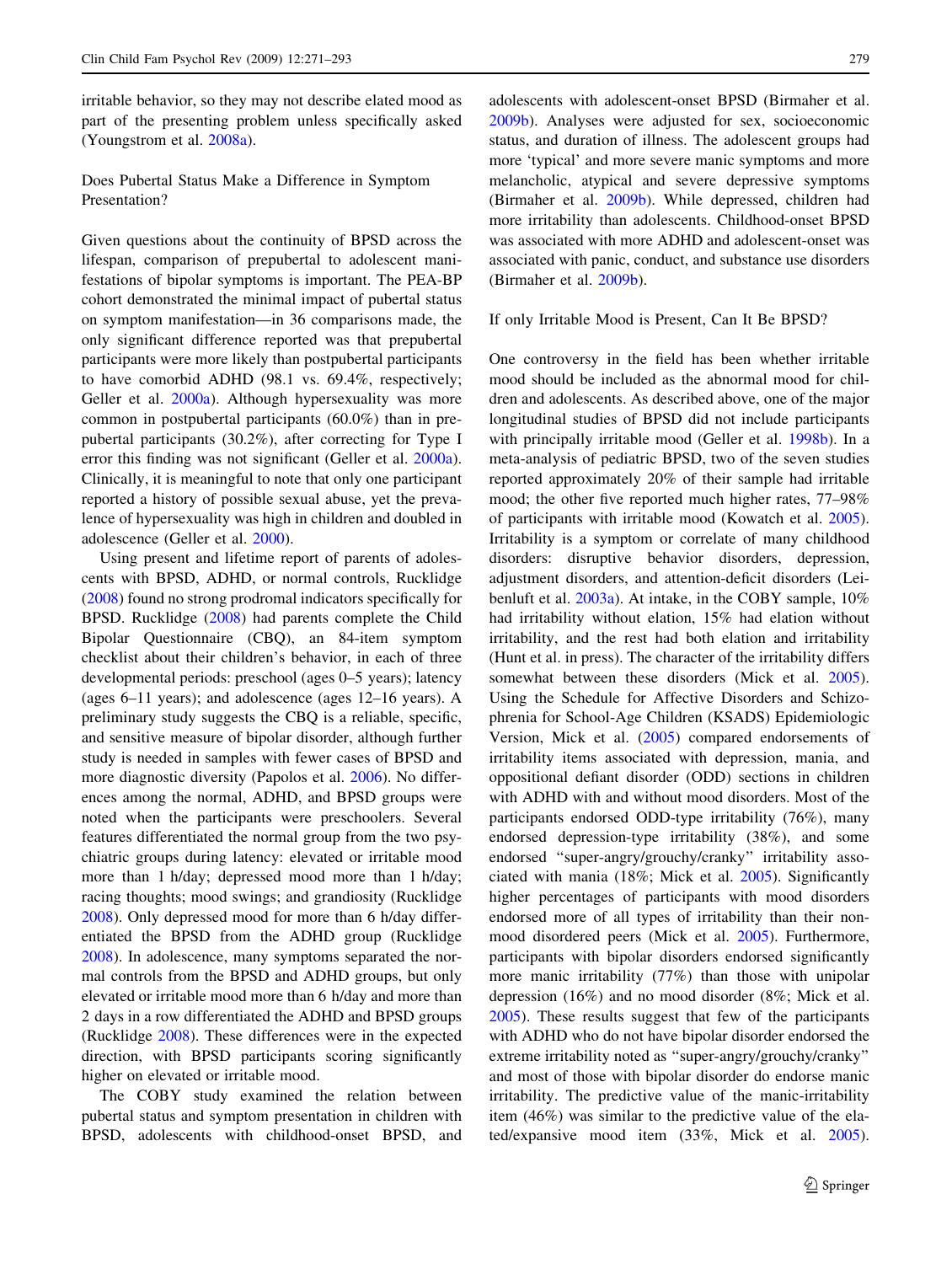Clinicians should emphasize the ''extreme, explosive nature'' of manic irritability when asking youth and parents about bipolar disorder. Another study examined whether youth diagnosed with bipolar disorder endorsing only irritable mood or irritable and euphoric moods differed in demographic, bipolar symptom (e.g., number of cycles, age of onset, duration of illness), treatment history, and functioning (Wozniak et al. [2005](#page-22-0)). They found no differences between these groups (Wozniak et al. [2005](#page-22-0)). This research specifically addressing irritability as a cardinal symptom supported its inclusion, as suggested in the DSM (Mick et al. [2005;](#page-21-0) Wozniak et al. [2005\)](#page-22-0).

## Is Short Episode Duration Unique to Children?

Episode duration is one perceived difference in symptom presentation between children and adults. Researchers have noted that many children experience much shorter periods of manic symptoms lasting from a few hours to a few days, which do not fit into DSM-IV-TR diagnosis requiring periods of at least 4 days for hypomania or 1 week (unless severe enough to warrant hospitalization) for manic or mixed episodes (Geller et al. [2007](#page-19-0)). Until recently, differences in the symptom duration of child and adult bipolar disorder were thought to provide evidence that they were not the same disorder. Recently outlined spectrum models of adult bipolar disorder, however, are more consistent with the symptom presentations noted in youth (Phelps et al. [2008](#page-21-0)). Similarly, shorter duration of index mood episodes is consistent with the emerging understanding of the phenomenology of bipolar disorder in adults, who often experience manic periods of less than 1-week duration or hypomanic periods of less than 4 days early in the disorder (Angst et al. [2003;](#page-17-0) Kramlinger and Post [1996](#page-20-0); Suppes et al. [2001\)](#page-22-0). In addition, similarities in impairment of adults with rapid cycling bipolar disorder and children and adolescents with BPSD have lent credibility to the diagnosis in youth (Perlis et al. [2004](#page-21-0)). Researchers have found more similarities between child and adult bipolar disorder than previously believed (Jerrell and Shugart [2004](#page-20-0)).

The DSM-IV offers a rapid cycling specifier, defined as at least four mood episodes per year, lasting at least 1 week each, which characterizes approximately 15–54% of adults diagnosed with BPSD (Tillman and Geller [2003\)](#page-22-0). For adults, rapid cycling is correlated with earlier onset of BPSD, more functional impairment, and more time spent in the depressive portion of the cycle (Perlis et al. [2004](#page-21-0); Schneck et al. [2004](#page-22-0); Suppes et al. [2001\)](#page-22-0). Some researchers have noted that the rate of cycling is related to pharmacological response (Bauer et al. [2008;](#page-18-0) Goodwin and Jamison [2007](#page-20-0); Masi et al. [2006\)](#page-21-0). Schneck et al. [\(2004](#page-22-0)) found that participants with rapid cycling, 20% of their sample of adults with BPSD, reported an average of 8 to 9 times as many episodes per year as those without rapid cycling. Rapid cyclers had a striking range of episodes per year, with some adult individuals showing polarity changes (switching from depressed to manic or euthymic or vice versa) every few weeks and others showing polarity changes multiple times per day (Schneck et al. [2004\)](#page-22-0).

Approximately 10–20% of adults and many youth with BPSD experience multiple mood switches per day, which some researchers have called ''cycles'' (Tillman and Geller [2003](#page-22-0)), but could be referred to as polarity changes (Schneck et al. [2004\)](#page-22-0) or mood instability (Youngstrom et al. [2008a](#page-22-0)). Adults with mood instability are likely to be diagnosed with a mixed episode; however, mood instability in children and adolescents has led some clinicians to question the validity of the diagnosis in youth. The finding that many adults also experience this instability of manic and depressive symptoms lends credibility to the diagnosis in youth who do not experience week-long episodes of mania (Bauer et al. [2008](#page-18-0); Angst et al. [2003](#page-17-0)). Further credibility comes from a large cohort of adults with bipolar disorder, where approximately 20% reported their first episode had been mixed (Kogan et al. [2004](#page-20-0)). This is similar to other recent findings (Perlis et al. [2004](#page-21-0)), and also is consistent with historical data, where the most common presenting mood episode in adolescents and adults with bipolar disorder was a mixed episode (Kraepelin [1987](#page-20-0)). In summary, research on adult BPSD shows more consistency with youth than previously thought, especially in regard to rate of mood shifts. Similarly, adults with mixed episodes or rapid cycling tend to have more impairment than adults with fewer cycles (Phelps et al. [2008](#page-21-0)).

#### Impairment

What Areas of Cognitive Functioning Tend to Be Impaired in BPSD?

Pediatric BPSDs are associated with deficits in the following cognitive domains: executive function, working memory, attention, verbal memory, response flexibility, reversal learning, set shifting, processing speed, and visuospatial memory (Green et al. [2007](#page-20-0); Kyte et al. [2006](#page-20-0); Pavuluri et al. [2009\)](#page-21-0). A recent quantitative and qualitative analysis of existing neurocognitive studies found a large effect size for verbal memory; medium effect size for attention, working memory, executive function, visual memory, and visual-perceptual skills; and small effect sizes for intelligence quotient, reading achievement, and motor speed (Frazier et al. [2007](#page-19-0)). These authors warn that whether these deficits are unique to pediatric BPSD or present in any psychopathology, the impact of comorbid diagnoses and mood state cannot be determined from the existing data (Frazier et al. [2007](#page-19-0)). Many of these neurocognitive deficits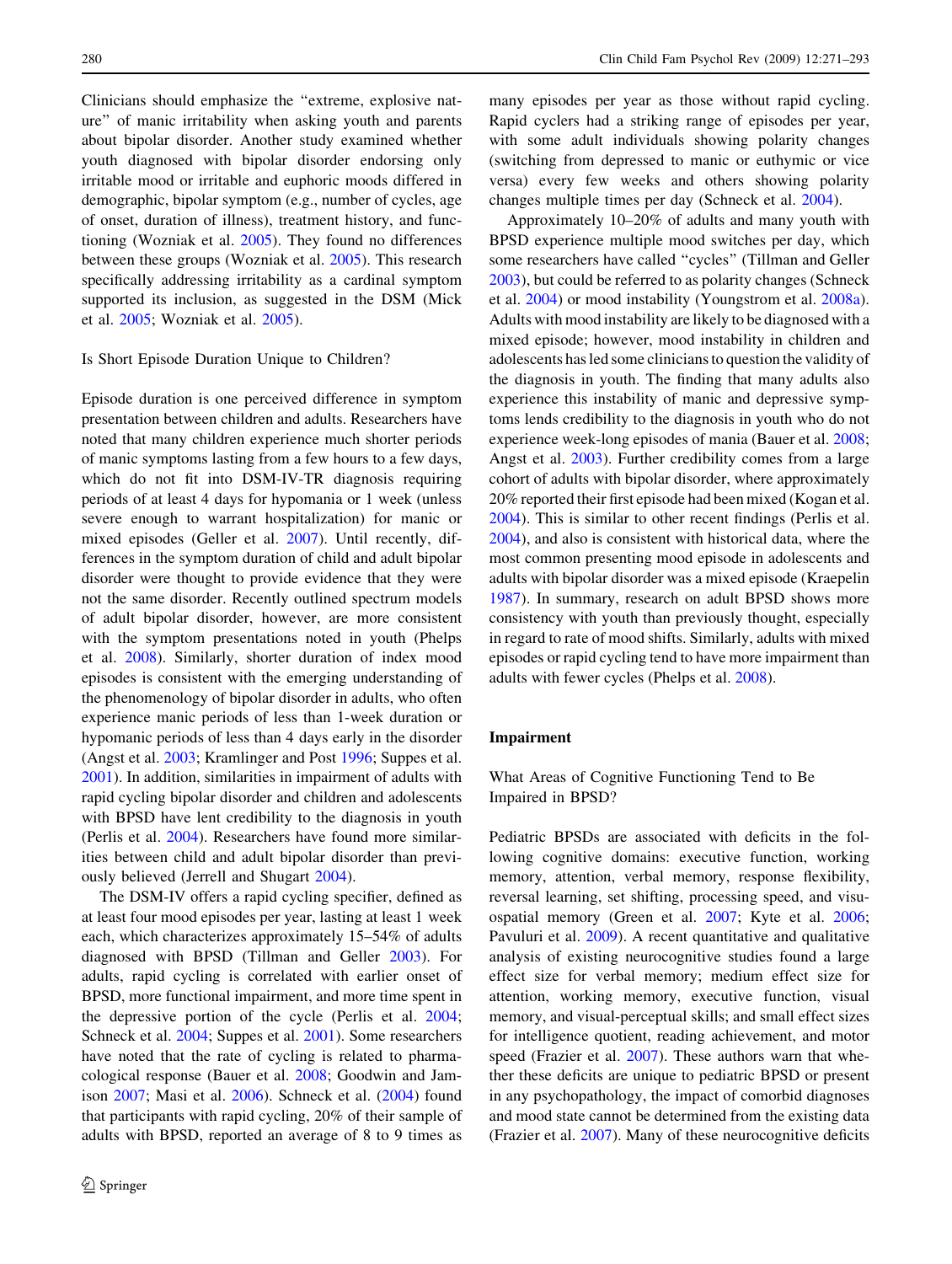remain during euthymic states (Pavuluri et al. [2006b\)](#page-21-0) and impact academic achievement (Pavuluri et al. [2006a](#page-21-0)). In a recent study of 26 youths with pediatric bipolar disorder (PBD) and 17 healthy controls (HC), cognitive deficits were noted in executive function, attention, verbal memory, visual memory, visuospatial perception, and working memory (Pavuluri et al. [2009\)](#page-21-0). Deficits in executive function and verbal memory were compounded by a significantly slower rate of maturation in the PBD group than the HC group over a 3-year period (Pavuluri et al. [2009](#page-21-0)). Significant deficits of PBD participants to HC participants remained in all six domains at 3-year follow-up, despite the PBD group receiving ongoing, evidence-based pharmacological management (Pavuluri et al. [2009](#page-21-0)). Neurocognitive deficits are predictive of reading and writing difficulties, which occur in 40–45% of youth with BPSD (Pavuluri et al. [2006a](#page-21-0); Wozniak et al. [1995](#page-22-0)).

#### Is BP-NOS Less Impairing than BP-I and BP-II?

The COBY researchers had hypothesized participants with BP-NOS would be less impaired than their BP-I and BP-II counterparts. However, they found the three groups did not differ in age of onset, number of years they had experienced manic or depressive symptoms, severity of their worst week of manic and depressive symptoms, comorbidities (except anxiety disorders, which were higher in participants with BP-II than BP-NOS or BP-I), suicidal ideation, and family history of mental illness (see Table [5;](#page-11-0) Axelson et al. [2006](#page-17-0)). Participants with BP-NOS were significantly less likely than those with BP-II to have a suicide attempt in their family (Axelson et al. [2006\)](#page-17-0). Participants with BP-NOS were significantly less impaired than participants with BP-I, but similar to those with BP-II in terms of functional impairment, suicide attempts, psychiatric hospitalization, and psychopharmacological treatment (Axelson et al. [2006](#page-17-0)). The investigators concluded that youth with BP-NOS were more similar to children with BP-I and BP-II than hypothesized.

At 2-year follow-up, 263 participants (60% of the original sample) were available, with over half diagnosed with BP-I, 8% with BP-II, and 3[5](#page-11-0)% with BP-NOS (see Table 5; Birmaher et al. [2006](#page-18-0)). Again, there was more consistency between groups than expected; comorbid diagnoses, demographics, and family history did not vary between groups (Birmaher et al. [2006](#page-18-0)). Although, participants with BP-NOS were less likely than those with BP-I to have had a lifetime diagnosis of psychosis, the three groups did not differ significantly in their reported weekly psychotic symptoms. The presence of psychotic symptoms upgrades the diagnosis to BP-I automatically, according to the DSM-IV-TR, this practice was not followed in COBY when psychosis was limited to depressed periods so that course of illness in BPSD could be more explicitly tracked.

Although rates of recovery did not differ, median time to recovery, rate of recurrence, and median time to recurrence did distinguish the three groups (see Table [5;](#page-11-0) Birmaher et al. [2006\)](#page-18-0). Participants with BP-NOS took approximately three times as long to recover from their index episode (Birmaher et al. [2006](#page-18-0)). Of note, the COBY BP-NOS definition did not exclude cases that would meet DSM criteria for CYC, which would also have a longer episode duration characterized by pervasive, low- or moderate-grade mood disturbance. Participants with BP-NOS were less likely to experience a recurrence than those with BP-II (Birmaher et al. [2006](#page-18-0)). When weekly symptom status was compared, the three groups did not differ in the percentage of time spent asymptomatic, but participants with BP-NOS were significantly more likely to have subsyndromal symptom status and changed symptom status (e.g., asymptomatic to manic, depressed to manic, depressed to subsyndromal) more often than the other two groups. In fact, approximately 30% of the participants with BP-NOS converted to BP-I or BP-II by the end of 2 years. Taken together, these findings suggest that BP-NOS has unique characteristics of longer time to recovery and recurrence, frequently shifting symptom status, and more time spent with subsyndromal symptoms but not asymptomatic, when compared with BP-I and BP-II.

The COBY study provides substantial evidence that BP-NOS has much in common with BP-I and BP-II, including the degree of functional impairment associated with the worst lifetime presentation. However, there are unique patterns of symptomology in BP-NOS that emerge only when children are examined longitudinally. Additional research with children with BP-NOS will be helpful in understanding the development of bipolar disorders. For clinicians, it is important to keep in mind children with significant mood symptoms of shorter duration than DSM-IV-TR guidelines experience impairment similar to their peers with BP-I and BP-II. It is likely that using psychotherapy techniques proven helpful to children with BP-I and BP-II and their families would be similarly useful for children with significant mood symptoms who do not meet diagnostic criteria.

# Does a Diagnosis of Childhood Bipolar Disorder Predict Bipolar Disorder and/or Impairment in Adulthood?

As many as 60% of adults with bipolar disorder report that many of their symptoms began when they were children or adolescents (Chengappa et al. [2003;](#page-18-0) Hirschfeld et al. [2003](#page-20-0); Leverich et al. [2007](#page-21-0); Perlis et al. [2005\)](#page-21-0). One study suggests that youth exhibiting conduct problems are much more likely to develop BP-II in young adulthood (Endrass et al. [2007](#page-19-0)). However, only three prospective studies have examined whether manic symptoms noted in youth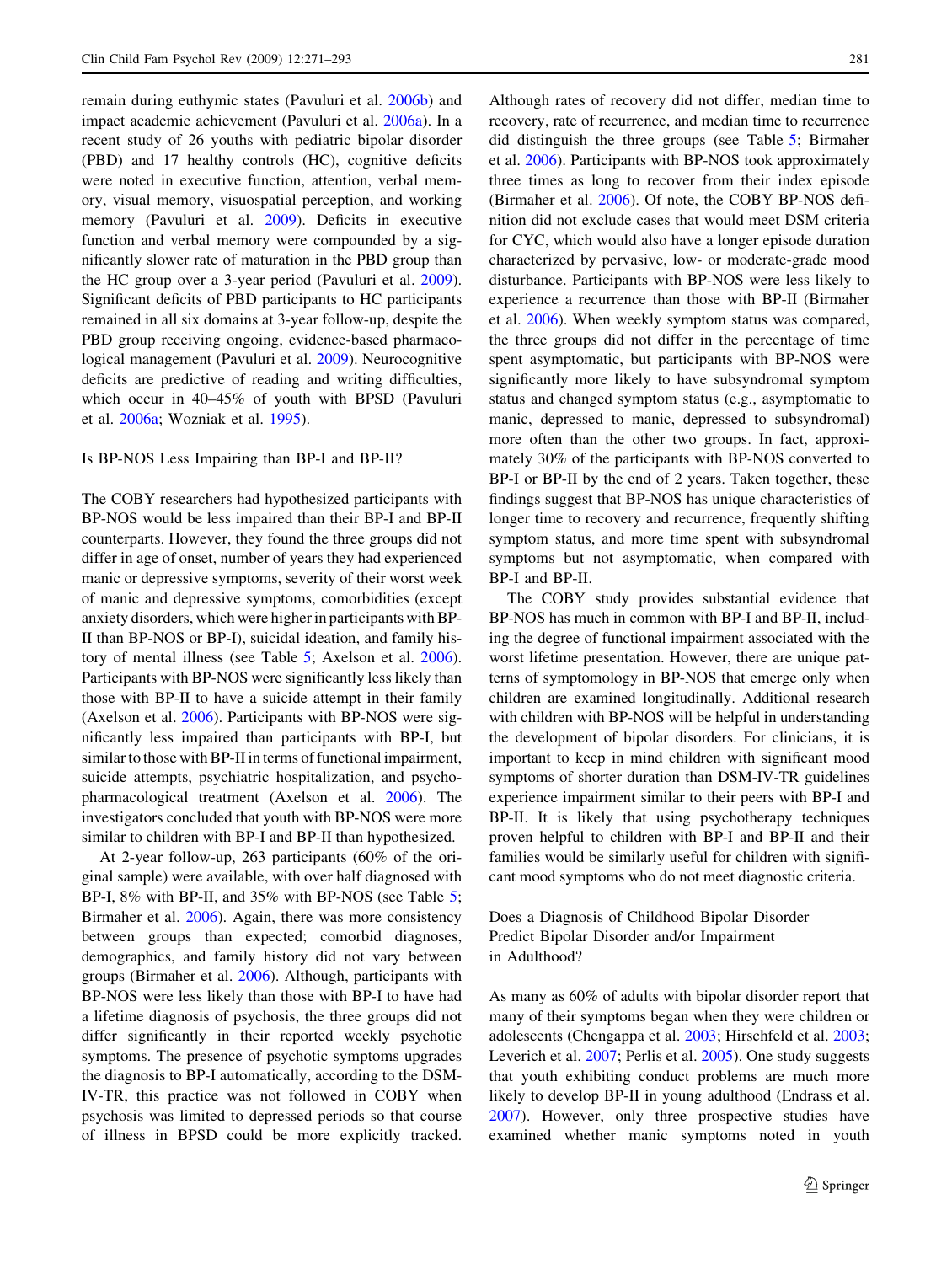<span id="page-11-0"></span>Table 5 Course and outcome of bipolar youth (COBY) findings

| <b>Baseline</b>                                                   | $BP-I$<br>$n = 255$ | $BP-II$<br>$n = 30$ | <b>BP-NOS</b><br>$n = 153$ |
|-------------------------------------------------------------------|---------------------|---------------------|----------------------------|
| Age of onset of BPSD                                              | 9.5(4.0)            | 11.2(3.4)           | 8.7(3.5)                   |
| Duration of BPSD (years)                                          | 3.4(2.7)            | 3.4(2.0)            | 3.2(2.2)                   |
| Most severe week of symptoms in the<br>month prior to intake      |                     |                     |                            |
| <b>KSADS MRS</b> score                                            | 23.8 (13.1)         | 23.6 (10.7)         | 21.4(10.3)                 |
| KSADS depression score                                            | 14.6(10.8)          | 18.9 (11.0)         | 14.2(8.8)                  |
| Functional impairment*                                            |                     |                     |                            |
| At intake                                                         | 52.9 $(12.2)^a$     | 59.3 $(13.0)^b$     | 56.6 $(11.1)^{b}$          |
| Most severe lifetime                                              | 34.5 $(10.2)^a$     | 40.3 $(9.0)^{b}$    | 41.8 $(9.6)^{b}$           |
| Lifetime history of comorbid disorders (%)                        |                     |                     |                            |
| Any anxiety disorder                                              | $37.3^{a}$          | 60.0 <sup>b</sup>   | $37.9^{a}$                 |
| <b>ADHD</b>                                                       | 59.8                | 43.3                | 62.1                       |
| Conduct disorder                                                  | 12.8                | 13.3                | 11.8                       |
| ODD                                                               | 39.5                | 40.8                | 40.5                       |
| Substance use disorder                                            | 9.1                 | 9.8                 | 8.5                        |
| <b>PDD</b>                                                        | 2.1                 | 2.0                 | 2.0                        |
| Lifetime phenomenological features (%)                            |                     |                     |                            |
| Psychosis                                                         | 34.5 <sup>a</sup>   | $20.0^{\rm ab}$     | $17.6^{b}$                 |
| Suicidal ideation                                                 | 76.8                | 93.3                | 71.9                       |
| Suicide attempt                                                   | 35.0 <sup>a</sup>   | $43.3^{ab}$         | 20.9 <sup>ab</sup>         |
| Psychiatric hospitalization                                       | $66.1^a$            | $53.3^{b}$          | 28.8 <sup>b</sup>          |
| Psychopharmacological treatment                                   | $96.5^{\mathrm{a}}$ | $93.3^{ab}$         | $87.6^{b}$                 |
| Family history of suicide attempt in<br>first degree relative (%) | $25.5^{ab}$         | 31.0 <sup>a</sup>   | $17.9^{b}$                 |
| Two-year follow-up                                                | $BP-I$<br>$n = 152$ | $BP-II$<br>$n = 19$ | <b>BP-NOS</b><br>$n = 92$  |
| Lifetime psychosis (%)                                            | $41.4^{\rm a}$      | $21.1^{\rm ab}$     | $21.7^{b}$                 |
| Rate of recovery (%)                                              | 68                  | 79                  | 66                         |
| Median time to recovery (weeks)                                   | 52.0 <sup>a</sup>   | $42.1^a$            | $140.2^{b}$                |
| Rate of recurrence $(\%)$                                         | $58^{ab}$           | 87 <sup>a</sup>     | 46 <sup>b</sup>            |
| Median time to recurrence (weeks)                                 | 45.0 <sup>a</sup>   | 19.0 <sup>a</sup>   | $69.0^{b}$                 |
| Weekly symptom status (%)                                         |                     |                     |                            |
| Psychotic symptoms                                                | 3.2(11.8)           | 2.3(7.1)            | 3.2(14.3)                  |
| Asymptomatic                                                      | 41.1 (34.3)         | 51.8 (24.9)         | 34.9 (31.0)                |
| Syndromal                                                         | 27.2 $(29.5)^a$     | 20.9 $(19.1)^{ab}$  | 14.7 $(19.3)^{b}$          |
| Subsyndromal                                                      | 31.7 $(25.6)^a$     | 27.2 $(20.5)^a$     | 50.4 $(29.5)^{b}$          |

*Notes*: Values provided are mean (SD) unless otherwise indicated. Values with different superscripts are significantly different at  $p < .05$ 

\* Functional impairment was measured with C-GAS scores

continue into young adulthood (Geller et al. [2008](#page-19-0); Birmaher et al. [2006](#page-18-0); Lewinsohn et al. [2000\)](#page-21-0). Lewinsohn et al. [\(2000](#page-21-0)) followed the sample of high school students with manic symptoms into young adulthood; 53% of those diagnosed in high school with bipolar disorder either failed to recover or experienced a recurrence by age 24. BPSDs were associated with marked impairment at home, at school, and with peers, and with problems generally persisting into young adulthood (Lewinsohn et al. [2000\)](#page-21-0).

One study found manic symptoms showed little continuity over a 2-year span with only 1 of the 25 diagnosed with mania at baseline continuing to meet criteria and 3 of the 99 diagnosed with only ADHD at baseline developed manic symptoms (Hazell et al. [2003\)](#page-20-0). Baseline mania was predictive of lower functioning 2 years later (Hazell et al. [2003](#page-20-0)). Diagnoses were made based on youth self-report on computerized, structured interviews, and parent-report was not collected (Hazell et al. [2003](#page-20-0)). Lack of insight and poor agreement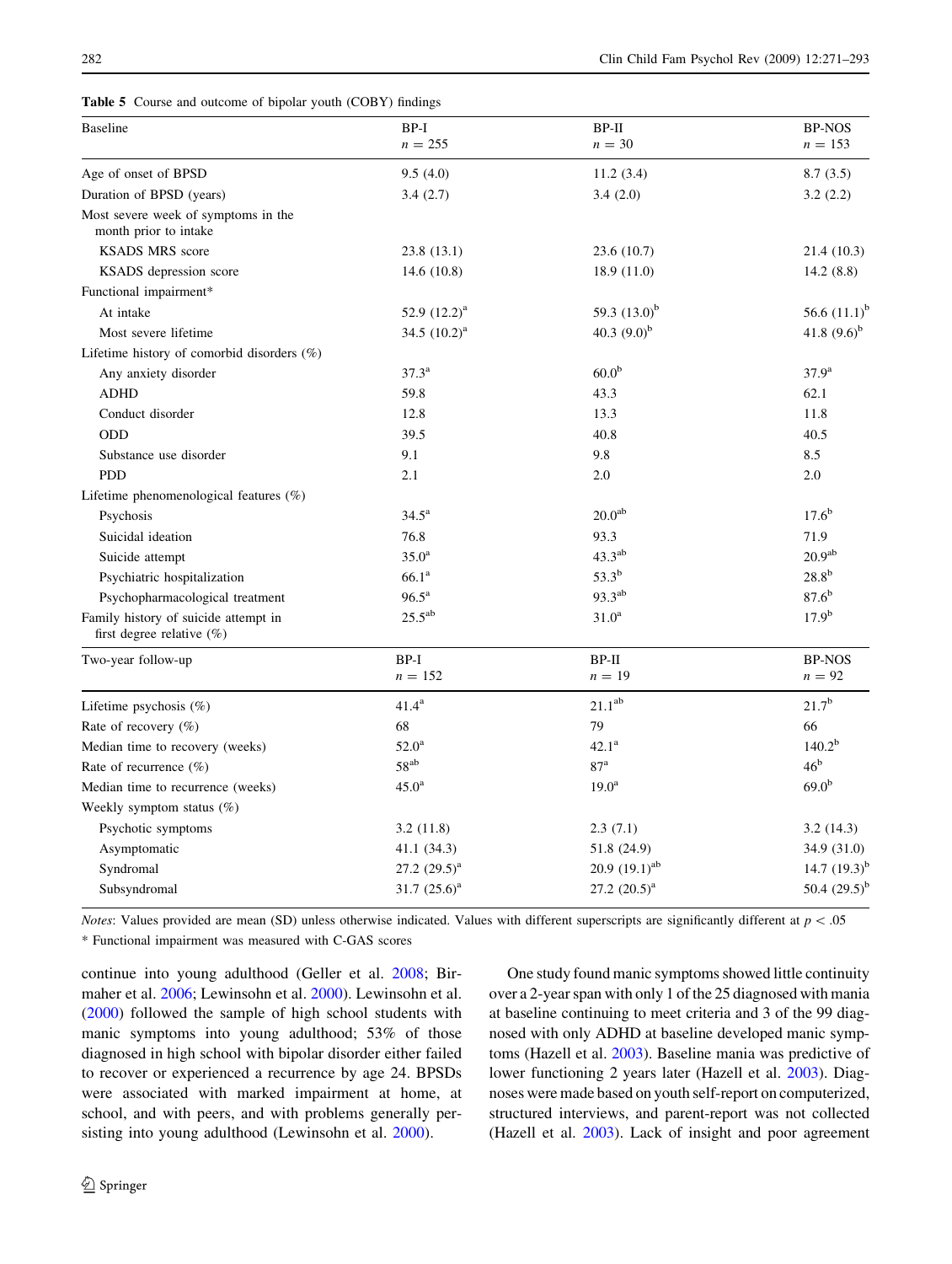among parents, children, and clinicians ratings may explain this finding. Longitudinal follow-up of the PEA-BP sample demonstrates ongoing impairment from BPD, including low rates of recovery, and among those who do recover, high rates of relapse (see Table 6 for a summary of recovery and recurrence rates from 6-month to 8-year follow-up; Geller et al. [2004](#page-19-0), [2007](#page-19-0)). Of note, rates of ''recovery'' are artificially high, as participants who met full criteria for major depressive disorder (MDD) but not mania were considered ''recovered'' because they no longer met full criteria and severity for mania/hypomania (Geller et al. [2000b](#page-19-0)). By the 8-year followup 44% of those 18 years or older had already experienced manic episodes in young adulthood.

Taken together, these studies suggest children with mood problems grow into adolescents and adults with mood problems and associated impairment. Clear signs of continuity into adulthood of a bipolar diagnosis occur in approximately half of those diagnosed with PBD; longer follow-up, taking treatment histories into account, will help to shed light on what happens to the other half. More importantly, children with bipolar disorder experience impairment in adolescence and young adulthood at home, at school, with peers, and presumably in the workforce. Because there is little to no risk associated with learning about mood disorders and building mood management and interpersonal skills in children and these skills are likely to be helpful to adolescents and adults struggling with mood problems, incorporation of these topics into psychosocial treatment when mood is a concern appears warranted.

### Assessment

What Medical and Medication History Should Be Collected?

Medical conditions, such as hyperthyroidism, head injury, multiple sclerosis, systemic lupus erythematosus, temporal lobe epilepsy, and hormonal imbalances, can mimic mood disorders (Kowatch et al. [2005](#page-20-0)). These possible explanations for bipolar symptoms should be ruled out before a BPSD diagnosis is given. In addition, abuse of stimulants such as amphetamines and cocaine can simulate mania. In fact, for adults, diagnostic changes to and from BPSD were significantly more common among substance abusers than non-abusers, suggesting that substance abuse can often lead to diagnostic confusion or trigger a mood diathesis (Chen et al. [1998](#page-18-0)). In a recent study conducted at a communitybased substance treatment program, 12 of 21 patients with a previous BPSD diagnosis met criteria for substanceinduced mood disorder rather than BPSD when interviewed by a psychiatrist using the Structured Clinical Interview for Diagnosis (Stewart and El-Mallakh [2007](#page-22-0)).

History of medication use and its relation to behavior problems is a critical aspect of the comprehensive medical history. Stimulant medications (e.g., DelBello et al. [2001\)](#page-18-0) and antidepressants (e.g., Faedda et al. [2004](#page-19-0)) are suspected of inducing mania in predisposed individuals, although recent data suggest this may not be the case (Pagano et al. [2008](#page-21-0); see Joseph et al. in press for a critical review of the SSRI antidepressant literature). History of stimulant treatment was associated with earlier age of onset of bipolar disorder (DelBello et al. [2001\)](#page-18-0) and a more severe course of hospitalization, operationalized as length of hospitalization, number of seclusion and restraint orders, and number of medications administered on an as needed basis (Soutollo et al. [2002\)](#page-22-0). Stimulant rebound, the daily increase in irritability noted as stimulant medication wears off, can mimic pediatric BPSD (Sarampote et al. [2002](#page-22-0)). Although stimulant rebound has not been linked to the child receiving a comorbid diagnosis of BPSD (Carlson and Kelly [1998](#page-18-0); Galanter et al. [2003](#page-19-0)), no studies have followed children over time to determine if the stimulant rebound side effect correlates with a future diagnosis of BPSD.

History of antidepressant treatment has not been linked with age of onset of BPSD symptoms (Geller et al. [1994](#page-19-0)),

Table 6 Longitudinal follow-up of the prepubertal and early adolescent bipolar phenotype (PEA-BP) sample

|                                                      | 6 months                 | 12 months |                          | 18 months 24 months                      | 36 months | 48 months              | 96 months              |
|------------------------------------------------------|--------------------------|-----------|--------------------------|------------------------------------------|-----------|------------------------|------------------------|
| $\%$ who recovered <sup>a</sup>                      | 14.0                     | 36.0      | 55.8                     | 65.1                                     | 77.9      | 87.2                   | 87.8                   |
| % who relapsed after recovery <sup>b</sup>           | 16.7                     | 29.0      | 39.6                     | 55.4                                     | 53.7      | 64.0                   | 73.3                   |
| Mean time to relapse after recovery<br>in weeks (SD) | $\overline{\phantom{a}}$ |           | $\overline{\phantom{0}}$ | 28.6 (13.2)                              | -         | 40.4 (33.4)            | 99.0 (81.0)            |
| Variables associated<br>with recovery                | None                     | None      |                          | Living in an intact<br>biological family | -         | None                   | None                   |
| Variables associated with relapse                    | None                     | None      |                          | Low maternal warmth                      | -         | Low maternal<br>warmth | Low maternal<br>warmth |

Recovery was defined as eight consecutive weeks without meeting DSM-IV criteria for mania or hypomania (Geller et al. [2008\)](#page-19-0)

<sup>b</sup> Relapse after recovery was defined as two consecutive weeks of meeting DSM-IV criteria for mania or hypomania with clinically significant impairment as evidenced by C-GAS score  $\leq 60$  (Geller et al. [2008](#page-19-0))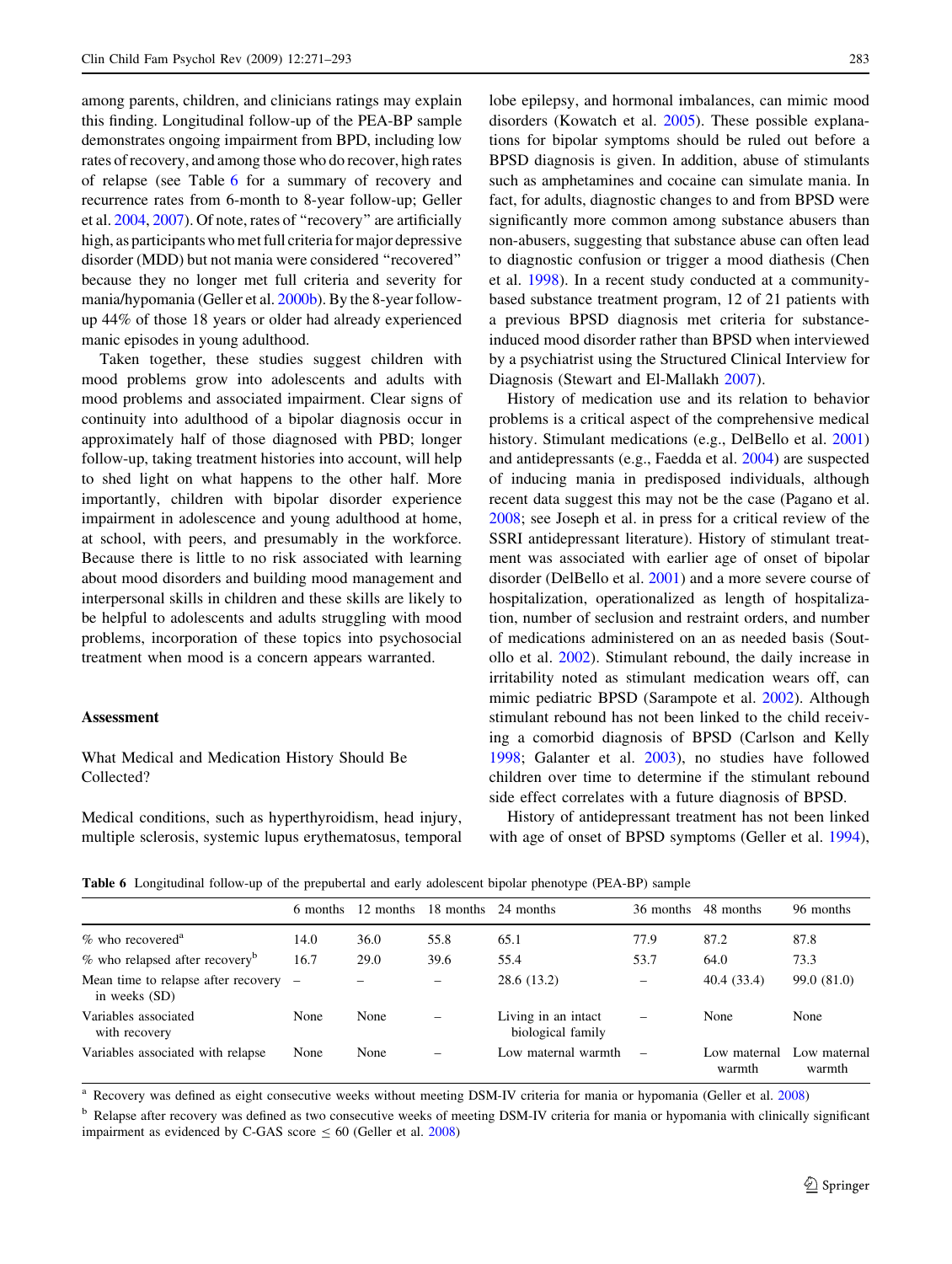but antidepressant-induced hypomania accurately predicts future development of BPSD (Strober and Carlson [1982](#page-22-0)). A retrospective case review of 82 children with BPSD found antidepressant-induced mania in 58% of the children exposed to an antidepressant and stimulant-induced mania in 18% of the children exposed to a stimulant (Faedda et al. [2004\)](#page-19-0). In a sample of 52 youth with BPSD and a parent with BPSD, 50% experienced antidepressant-induced mania and an additional 14% experienced a negative reaction to antidepressants, usually extreme irritability without associated manic symptoms (Baumer et al. [2006](#page-18-0)). Participants who had experienced antidepressant-induced mania were more likely to have BP-I and more comorbidities at the time of the study (Baumer et al. [2006](#page-18-0)). Furthermore, 25% of participants exposed to antidepressants reported onset of suicidal ideation in the first 3 months after starting the medication (Baumer et al. [2006\)](#page-18-0). Careful medical and drug use histories are critical to determining whether a BPSD is present or highly likely to develop.

How are BPSD Different from ADHD and Other Behavior Disorders?

There is substantial overlap between symptoms and associated features of BPSD and ADHD including hyperactivity, accelerated speech, and distractibility, making differential diagnosis a challenge (Biederman et al. [1998a](#page-18-0); Carlson [2009](#page-18-0)). Additionally, ADHD, disruptive behavior disorders, and BPSD are highly comorbid (Geller et al. [2002b;](#page-19-0) Kowatch et al. [2005\)](#page-20-0). Rates of comorbidity vary between studies with 11–88% of youth with BPSD having ADHD, 6–88% having ODD, and 6–9% having conduct disorder (Chang et al. [2000;](#page-18-0) Kowatch et al. [2005\)](#page-20-0). It is critical, when determining whether a disorder is comorbid or if observed symptoms are indicative of mood problems, to note whether symptoms are only present during a mood episode or omnipresent but exacerbated during mood episodes (Leibenluft and Rich [2008\)](#page-20-0).

When comparing the first 60 participants in the PEA-BP and ADHD groups, every manic symptom except high energy and distractibility was significantly more common in PEA-BP participants (Geller et al. [1998b](#page-19-0)). PEA-BP participants were significantly more impaired (as measured by C-GAS scores) than the ADHD group (Geller et al. [1998b\)](#page-19-0). The PEA-BP group had higher problem behavior subscale scores according to parents (Child Behavior Checklist, CBCL) and teachers (Teacher Report Form) (Geller et al. [1998a\)](#page-19-0). Psychosocial functioning at school, at home, and with peers was more impaired in the whole PEA-BP group  $(n = 93)$  compared to the CC group and frequently, to the ADHD group (Table [7](#page-14-0); Geller et al. [2000\)](#page-19-0).

Careful assessment of symptoms, especially the pattern of symptom onset and remission, is needed to differentiate BPSD from other psychiatric disorders. One study found that elated mood, episodic grandiosity or unstable selfesteem, decreased need for sleep, racing thoughts/flight of ideas, and hypersexuality appear much more often in children with BPSD than in those with ADHD (Geller et al. [2002c\)](#page-19-0). In this sample, however, participants with BP had to have elated mood or grandiosity as cardinal symptoms (Geller et al. [2002c\)](#page-19-0). The cyclic nature of BPSD symptoms as opposed to the chronic and consistently present symptoms of ADHD can also aid in differential diagnosis (McClellan et al. [2007\)](#page-21-0). Pediatric BP can be diagnosed in children with a single episode that lasts more than 12 months, a chronic presentation (Biederman et al. [2005](#page-18-0)). Although controversial, the explosive nature of the irritability can be used to differentiate youth with ADHD from those with BPSD (Mick et al. [2005](#page-21-0)). The presence of associated symptoms (e.g., decreased need for sleep, racing thoughts, grandiosity, and engagement in risky behaviors) sets apart youth with BPSD (Mick et al. [2005](#page-21-0)). A longitudinal framework for assessment is needed to determine whether BPSD, ADHD, or both are causing the child's difficulties (McClellan et al. [2007\)](#page-21-0). Similarly, determining whether disruptive behaviors cycle with mood or are omnipresent can help differentiate BPSD and disruptive behavior disorders, as they can appear similar in a crosssectional snapshot. Cross-sectional assessment is insufficient to determine the extent to which disruptive behaviors and mood symptoms overlap (Duffy et al. [2007](#page-19-0)). Diagnostic accuracy requires careful attention to symptoms across time and situations (Chen et al. [1998](#page-18-0)). A ''streaming video'' approach that allows clinicians to determine which symptoms co-occur cyclically and which ones are omnipresent is essential to differentiating the conditions.

What Do I Need to Ask About Family History?

Clinicians routinely ask about mental health history during diagnostic assessments, this is particularly important when BPSD is suspected. Offspring of parents with bipolar disorder (OBPs) are at elevated risk for mood disorders specifically, and psychopathology in general (e.g., Birmaher et al. [2009a](#page-18-0); Henin et al. [2005;](#page-20-0) Lapalme et al. [1997](#page-20-0); Radke-Yarrow and Zahn-Waxler [1990](#page-21-0)). OBPs are at elevated risk for BPSD (10–33% have a diagnosable BPSD) and other disorders (50–78% have a psychological disorder; Chang et al. [2000](#page-18-0)). Children with BPSD often have other family members with mood disorders. In addition to asking about specific diagnoses, clinicians should consider asking about specific symptoms. The Family History Screen (Weissman et al. [2000\)](#page-22-0) includes questions about whether a relative has had periods of elevated mood, decreased need for sleep, or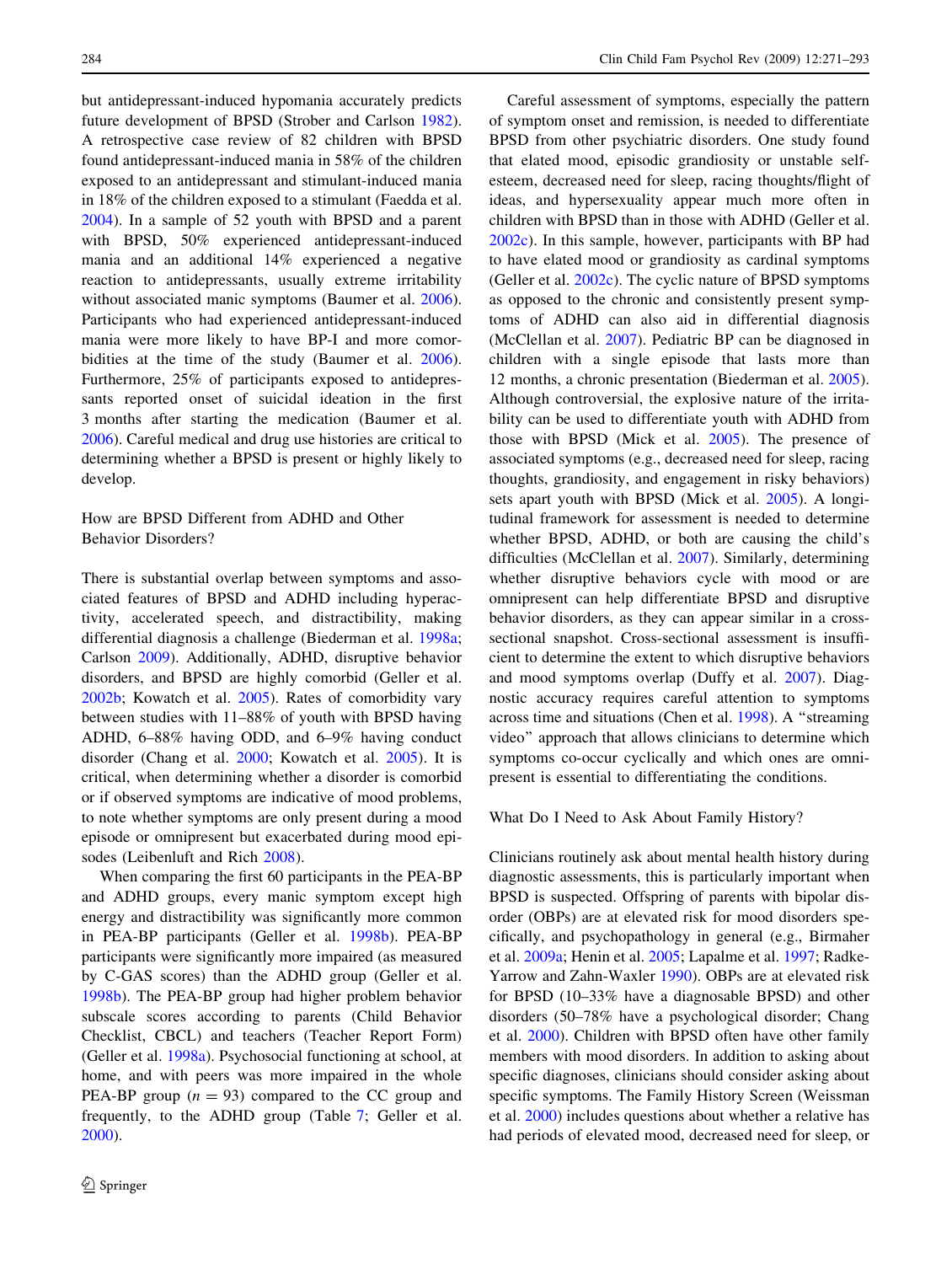<span id="page-14-0"></span>

| Table 7 Characteristics and social relationships of prepubertal and early adolescent bipolar phenotype (PEA-BP), attention-deficit/hyperactivity |  |  |  |
|--------------------------------------------------------------------------------------------------------------------------------------------------|--|--|--|
| disorder (ADHD), and community control (CC) groups                                                                                               |  |  |  |

| Characteristic                                | % PEA-BP          | % ADHD             | $%$ CC            |
|-----------------------------------------------|-------------------|--------------------|-------------------|
|                                               | $(n = 93)$        | $(n = 81)$         | $(n = 94)$        |
| Living in an intact biological family         | 54.8 <sup>a</sup> | 61.7 <sup>a</sup>  | $89.4^{b}$        |
| School                                        |                   |                    |                   |
| School behavior problems                      | $78.5^{\rm a}$    | $29.6^{b}$         | $4.3^\circ$       |
| Low grades                                    | 44.1 <sup>a</sup> | $21.0^a$           | 1.1 <sup>b</sup>  |
| Peers and siblings                            |                   |                    |                   |
| Few/no friends                                | $55.9^{a}$        | $24.7^{b}$         | 6.4 <sup>b</sup>  |
| Frequent teasing                              | $52.7^{\rm a}$    | $35.8^{a}$         | $9.6^{\rm b}$     |
| Poor social skills                            | $63.4^{\rm a}$    | $29.6^{b}$         | $5.3^{\circ}$     |
| Poor sibling relations                        | 40.7 <sup>a</sup> | $22.5^{ab}$        | 6.8 <sup>b</sup>  |
| Mother-child relations                        |                   |                    |                   |
| Frequent activities                           | $76.3^{\rm a}$    | 93.7 <sup>ab</sup> | $98.9^{b}$        |
| Usually confides                              | $47.3^{\rm a}$    | $61.2^{\rm a}$     | 83.0 <sup>b</sup> |
| Corporal punishment $\geq 1 \times$ per month | 30.1 <sup>a</sup> | 25.0 <sup>ab</sup> | 4.3 <sup>b</sup>  |
| Mutual warmth                                 | $45.2^{\rm a}$    | 75.0 <sup>b</sup>  | 94.7 <sup>c</sup> |
| Father-child relations                        |                   |                    |                   |
| Usually confides                              | $23.2^{\rm a}$    | $38.8^{\rm ab}$    | $52.7^{b}$        |
| Frequent hostility                            | 47.6 <sup>a</sup> | $23.8^{b}$         | $2.2^{\circ}$     |
| Mutual warmth                                 | $29.2^{\rm a}$    | 45.0 <sup>a</sup>  | $81.7^{b}$        |
| Overall frequent tension                      | $40.2^{\rm a}$    | $17.5^{b}$         | 2.1 <sup>b</sup>  |
| Marital relations                             |                   |                    |                   |
| Frequent irritability                         | 32.9 <sup>a</sup> | 32.9 <sup>a</sup>  | $7.7^{b}$         |
| Frequent complaining                          | $45.1^a$          | 37.0 <sup>ab</sup> | $12.1^{\rm b}$    |
| Problem solving                               | 65.9 <sup>a</sup> | $67.1^{\rm a}$     | $92.3^{b}$        |
| Agree on child-rearing                        | 53.6 <sup>a</sup> | $64.4^{\rm a}$     | 89.0 <sup>b</sup> |
| Infrequent overall tension                    | $35.4^{\rm a}$    | $49.3^{ab}$        | $77.5^{\rm b}$    |

Notes: This table summarizes the significant results provided in Geller et al. [\(2000](#page-19-0)). Values with different superscripts indicate statistically significant differences (at  $p < .001$ ) per logistic regression analyses

excessive involvement in risky activities (e.g., buying sprees, sexual indiscretions, foolish business investments) where people worried about them or it caused functional impairment. Clinical experience has found some families deny mood diagnoses and endorse many specific symptoms causing functional impairment. Other families report many members with bipolar diagnoses, but do not endorse any of the specific symptoms. The increased attention to BPSD in the popular press may account for some of these discrepancies, but lack of knowledge about specific behavior by family members or confusion about family members' diagnoses may be responsible also.

# Who Should Be Asked About Symptoms?

Different standards for what constitutes normal and abnormal behavior, as well as different task demands across settings, might account for some inconsistencies in parent, teacher, and child reports (Kahana et al. [2003](#page-20-0);

Tillman et al. [2004](#page-22-0)). There is significant disagreement among parent-, teacher-, and child-reported symptomology with kappa coefficients being in the poor to fair range (Tillman et al. [2004](#page-22-0)). Arguably the convergence of reports from several informants greatly increases the certainty of a bipolar diagnosis (Youngstrom et al. [2006](#page-22-0)). Neither children nor individuals experiencing a mood episode tend to be reliable reporters of mood symptoms due to limited insight (Youngstrom et al. [2004\)](#page-22-0). Thus, information about children's symptoms is collected from parents and teachers in addition to the children themselves.

BPSD is a highly heritable disorder (e.g., Faraone et al. [2003](#page-19-0); Hodgins et al. [2002\)](#page-20-0). Heritability can aid in diagnosis, as a positive family history of BPSD or mood disorders lends support for a child's BPSD diagnosis. However, as in anxiety disorders and ADHD, when parent informants have the disorder, their active symptoms may distort the perception of their child's symptoms (Diaz-Caneja and Johnson [2004;](#page-18-0) Youngstrom et al. [2006\)](#page-22-0). Due to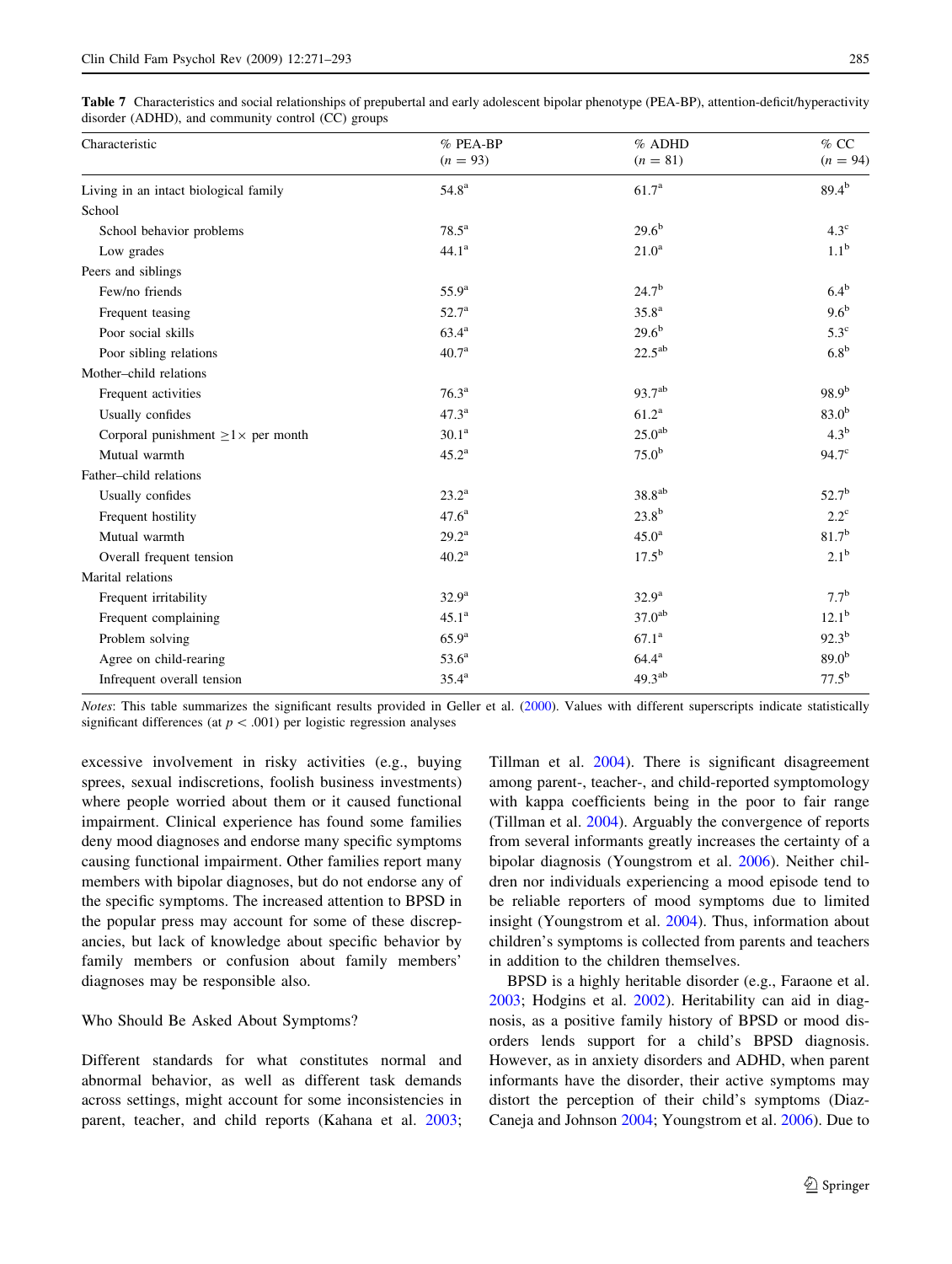their own negative mental set, parents with a history of depression or anxiety are more likely to see problems in a child's behavior and respond more negatively to commonplace misbehaviors or rate behavior problems as more severe (Chilcoat and Breslau [1997](#page-18-0); Youngstrom et al. [1999;](#page-22-0) Youngstrom et al. [2000\)](#page-22-0). This bias has been debated in the literature and some findings indicate the opposite, that is depressed mothers are more accurate reporters of their children's feelings and behavior (Biederman et al. [1998b;](#page-18-0) Conrad and Hammen [1989;](#page-18-0) Ingersoll and Eist [1998](#page-20-0); Richters [1992](#page-21-0); Youngstrom et al. [2004a](#page-22-0), [b](#page-22-0)). There is some evidence that parents with a history of mood disorder may be more familiar with the symptoms and better attuned to the presentation, increasing their sensitivity. Overall, the validity coefficients for parent-report of mood symptoms (whether indexed as correlation or area under the curve from Receiver Operating Characteristic analyses) are substantially larger than those for youth self-report or teacherreport about mood symptoms (Geller et al. [1998a](#page-19-0); Youngstrom et al.  $2004b$ ; this holds true even when the parent is currently experiencing mood states that partially compromise the accuracy of their report (Youngstrom et al. [1999\)](#page-22-0). Ideally, parents should be asked about their child's mood symptoms when they are not actively manic or depressed. The intense emotions that the parent may be experiencing as a part of their own mood state are likely to intensify any parent–child conflicts leading the parent to report worse functioning for the child (Bozikas et al. [2006](#page-18-0)). Reports from other caregivers and teachers can be used to corroborate parents' reports.

Which Assessment Instruments Are Helpful in Identifying BPSD?

## Clinician-Rated Instruments

Unstructured clinical interviews are at the risk of missing BPSD diagnoses because clinicians do not always remember to ask about the symptoms. Semi-structured interviews, like the K-SADS, have proven effective in diagnosing BPSD, but their length is often prohibitive in clinical settings (Frazier et al. [2007\)](#page-19-0). Clinician-rated measures of mood symptoms provide a succinct way to examine bipolar symptoms. The Young Mania Rating Scale (YMRS; Young et al. [1978](#page-22-0)), K-SADS Mania Rating Scale (KMRS; Axelson et al. [2003\)](#page-17-0), and Children's Depression Rating Scale-Revised (CDRS-R; Pozanski et al. [1984](#page-21-0)) have shown promising psychometric properties (Frazier et al. [2007\)](#page-19-0). Frazier et al. [\(2007](#page-19-0)) investigated the diagnostic efficiency of these three measures in a sample of  $1,000+$  youth (ages 4–17) with BPSD. They found that the YMRS and KMRS contributed significant unique variance to the prediction of bipolar disorder, but the CDRS-R did not (Frazier et al. [2007](#page-19-0)). The unique contributions to variance could occur because the YMRS includes items not relevant to DSM-IV diagnosis of mania and neglects some DSM-IV symptoms, whereas the KMRS is more focused on DSM-IV symptoms. The YMRS and KMRS had similar diagnostic efficiency across the age groups, indicating that they are equally useful in youth ages 4–17 (Frazier et al. [2007](#page-19-0)). The authors recommend using both instruments as they contributed unique variance to diagnostic efficiency, and use of the KMRS as a better indicator of symptom severity if only one measure is used (Frazier et al. [2007](#page-19-0)). One limitation of this study is that the clinician completing the YMRS and KMRS had completed the entire K-SADS with the participants. The utility of the YMRS and KMRS following a traditional clinical interview and in settings with lower rates of BPSD requires further study.

# Parent-Rated Instruments

The diagnostic efficiency of six questionnaires was calculated for a sample of 318 youths aged 5–10 and 324 youths aged 11–17 (Youngstrom et al. [2004\)](#page-22-0). Of the six measures, three were completed by parents, two by older youth, and one by teachers. The Externalizing Behaviors scale of the 1991 versions of the Achenbach scales, which are general measures of problem behaviors completed by parents (CBCL), youth (Youth Self-Report), and teachers (Teacher Report Form), were three of the measures. The Adolescent General Behavior Inventory (A-GBI; Depue et al. [1989\)](#page-18-0) and Parent General Behavior Inventory (P-GBI, Youngstrom et al. [2001\)](#page-22-0) are 73-item questionnaires specifically targeting depressive, hypomanic, manic, and mixed mood symptoms. The final measure was an 11-item adaptation of the YMRS into a parent-completed questionnaire (P-YMRS; Gracious et al. [2002](#page-20-0)). In the younger sample, the CBCL, P-GBI, and P-YMRS performed equally well (Cohen's  $d = 1.3-1.4$ ) and significantly outperformed TRF (Cohen's  $d = 0.2$ ) (Youngstrom et al. [2004b\)](#page-22-0). Yet, the effect size noted in parent-ratings is less than half of that of clinician-rated YMRS (Cohen's  $d = 3.3$ ) (Youngstrom et al. [2004b](#page-22-0)). In the older sample, parent-report outperformed youth- and teacher-report. Effect sizes for parentreports were similar to those found in the younger group (Cohen's  $d = 1.1-1.4$ ) but the P-GBI performed significantly better than the CBCL in the older group (Youngstrom et al. [2004b](#page-22-0)). The A-GBI and YSR had effect sizes similar to TRF (Cohen's  $d = 0.7$ ) in the older sample (Youngstrom et al. [2004b](#page-22-0)). Teachers were significantly better at identifying bipolar disorders in 11–17 year olds than in 5–10 year olds (Youngstrom et al. [2004b\)](#page-22-0).

Further information can be gathered from the likelihood ratios of the odds of bipolar diagnosis given low, moderately low, neutral, moderately high, high, and very high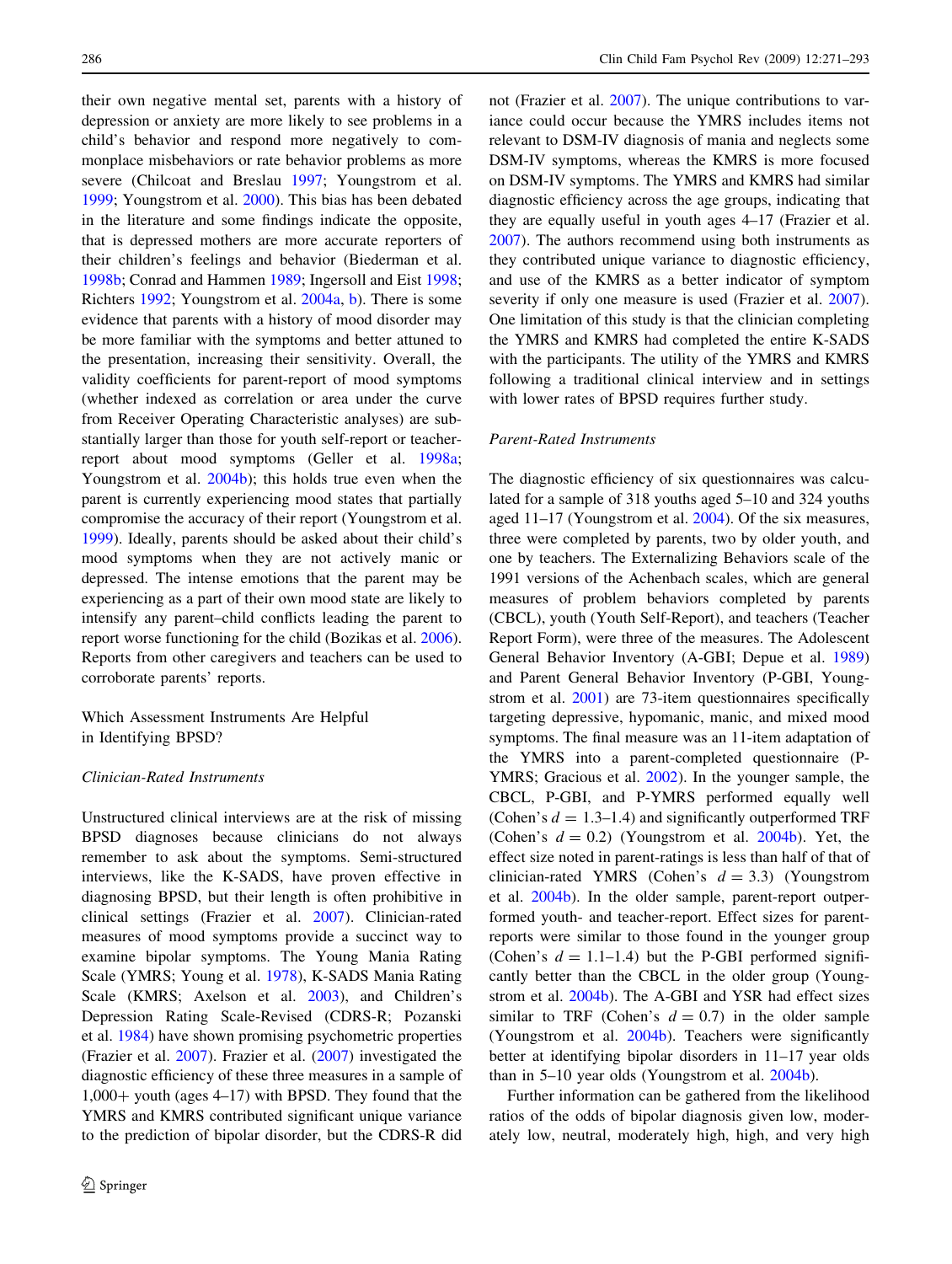scores. Rather than providing sensitivity and specificity for a specific score, Youngstrom et al. ([2004b\)](#page-22-0) give odds ratios for having a bipolar diagnosis given scores on the measures. For instance, for the younger group, a CBCL externalizing score of 58 to 67 corresponded to a likelihood of 0.47, whereas a score of 78 to 81 corresponded to a likelihood of 3.15 (Youngstrom et al. [2004b\)](#page-22-0). On the P-YMRS, a moderately low score (7–13) is associated with a likelihood of 0.48 and a high score (30–34) is associated with a likelihood of 6.94. The mood-specific measures (i.e., P-YMRS, P-GBI, A-GBI) tended to have higher odds ratios than the more general Achenbach scales (Youngstrom et al. [2004b\)](#page-22-0). A short form of the P-GBI with only ten items discriminated bipolar disorder from unipolar depression and attention-deficit hyperactivity disorder in an academic outpatient medical center clinic (Youngstrom et al. [2008b](#page-22-0)).

A recent study of the CBCL profile in children with bipolar disorder, major depression/anxiety disorders (MDD/ANX), disruptive behavior disorders (DBD), and healthy control (HC) participants showed poor sensitivity and specificity of the CBCL using a two standard deviation cutoff (Diler et al. [2009\)](#page-18-0). The CBCL-Pediatric Bipolar Disorder phenotype (CBCL-PBD) was the sum of the Anxiety/Depression, Attention Problems, and Aggressive Behaviors scales (Diler et al. [2009\)](#page-18-0). Significantly more children with BPSD (58.6%) scored more than two standard deviations above average, but 41.4% of them did not. Substantial numbers of children in the other groups also scored above this cutoff: 22.8% of MDD/ ANX, 37.0% of DBD, and 10.9% of HC participants (Diler et al. [2009](#page-18-0)). In this sample, the Externalizing Problems score was elevated in the DBD and BPSD groups (Diler et al. [2009\)](#page-18-0). The authors argue CBCL scores can be used as one indicator of whether a child should be assessed further for severe pathology including BPSD, but should not be used independently to make a BPSD diagnosis (Diler et al. [2009](#page-18-0)).

# Treatment

Although a thorough review of the treatment literature is beyond the scope of this article, one of the reasons for striving for diagnostic clarity is using the diagnosis to select appropriate treatment strategies. The majority of youth with pediatric BPSD will benefit from pharmacotherapy, to that end relevant practice parameters and medication algorithms have been developed (Kowatch et al. [2005;](#page-20-0) McClellan et al. [2007;](#page-21-0) Pavuluri et al. [2004b](#page-21-0)). Although medications decrease core symptoms of BPSD, psychotherapy is needed to teach compensatory skills necessary to address psychosocial impairment and help parents advocate on behalf of their children (McClellan et al. [2007\)](#page-21-0). Researchers have data supporting the use of family-based psychoeducational psychotherapy (PEP) for adolescents, Family-Focused Treatment (Miklowitz et al. [2006](#page-21-0)) and children, Child- and Family-Focused Cognitive Behavioral Therapy (Pavuluri et al. [2004a\)](#page-21-0) and PEP (Fristad [2006;](#page-19-0) Fristad et al. [2002;](#page-19-0) Fristad et al. in press). The programs differ in their emphasis on individual therapy, group therapy, and family therapy (Leibenluft and Rich [2008](#page-20-0)). These programs incorporate education about bipolar disorders for parents and youth (e.g., symptoms, course, treatment options, associated problems in functioning at home, at school, and with peers), skill building (e.g., coping, relapse prevention, communication, problemsolving), and consultation about advocacy in schools, with treatment providers, and with insurance carriers (Fristad et al. in press; McClellan et al. [2007](#page-21-0); Miklowitz et al. [2006](#page-21-0); Pavuluri et al. [2004a;](#page-21-0) Young and Fristad [2007](#page-22-0)). These psychoeducational approaches provide a foundation that further family or individual psychotherapy can build on to address emerging concerns. Family treatment goals may include improved communication about mood states, expectations, and frustrations; helping families with mood disorders in households where multiple family members have mood disorders not get caught up in one another's mood swings; and fostering independence and insight in youth with pediatric BPSD.

Other promising approaches include Interpersonal Social Rhythm Therapy (IPSRT; Frank et al. [1994\)](#page-19-0) and Dialectical Behavior Therapy (DBT; Goldstein et al. [2007](#page-19-0)). The theoretical framework underlying IPSRT includes research suggesting people with BPSD have vulnerability in the circadian system and are prone to neurotransmitter dysregulation (Hlastala and Frank [2006](#page-20-0)). Clients learn to reduce the number, severity, and negative impact of interpersonally based stressors by addressing interpersonal issues (Hlastala and Frank [2006](#page-20-0)). They also learn the importance of the interplay of biological forces and interpersonal situations triggering a mood episode (Hlastala and Frank [2006](#page-20-0)). Clients are encouraged to plan for social transitions and maintain circadian routine. Similarly, DBT with adolescents showed promise in a 1 year open pilot with ten adolescents (Goldstein et al. [2007](#page-19-0)). DBT with adolescents combined family skills training (e.g., mindfulness, distress tolerance, emotion regulation, interpersonal effectiveness), individual therapy (problem solving about target behaviors prioritized with the DBT hierarchy of treatment targets), telephone-based skills coaching, and keeping diary cards (Goldstein et al. [2007](#page-19-0)). Adolescents showed improvement in emotion regulation, depressive symptoms, suicidality, and nonsuicidal self-injurious behavior (Goldstein et al. [2007](#page-19-0)). Clinical trial data are not yet available for IPSRT and DBT with adolescents.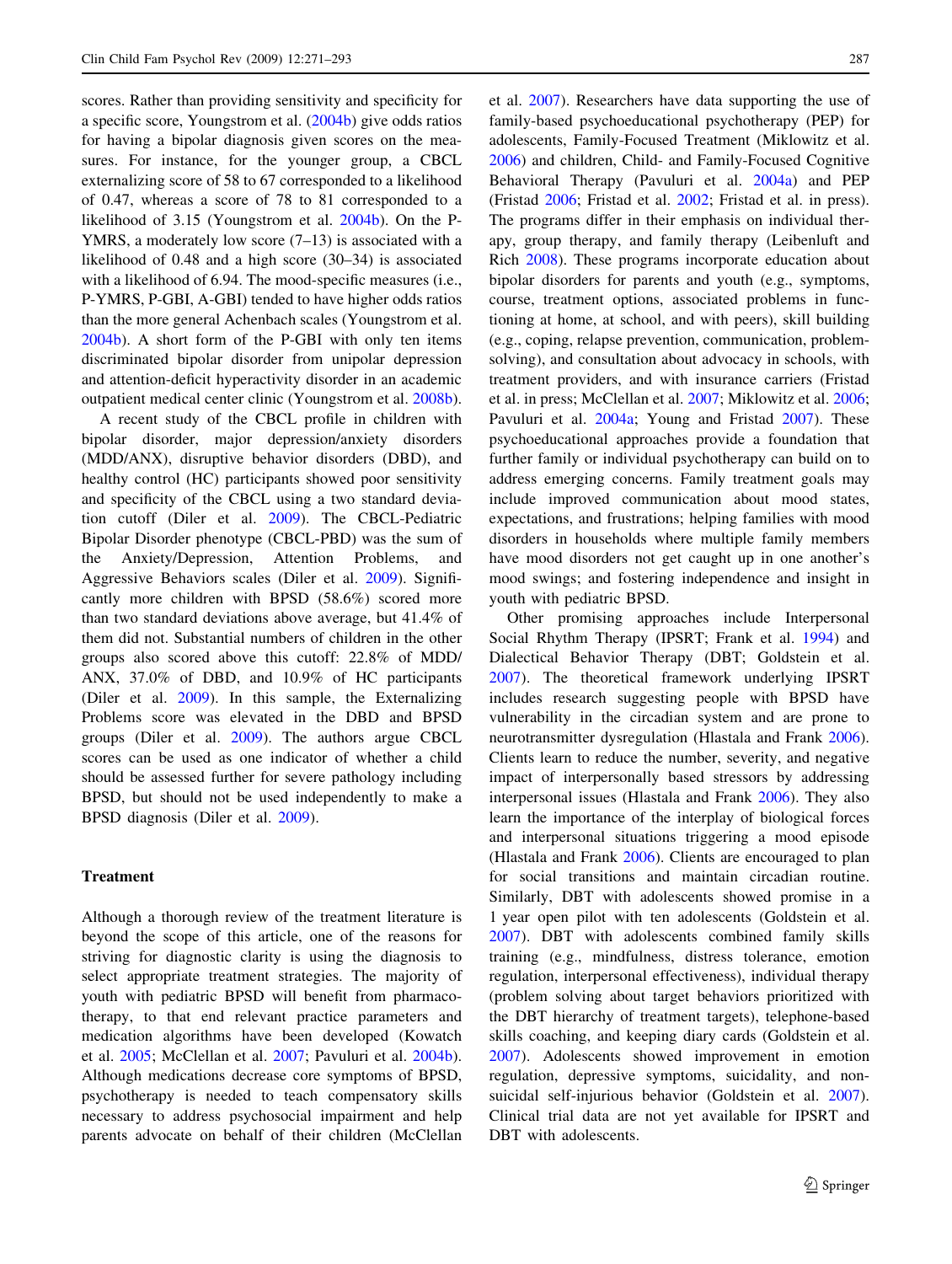#### <span id="page-17-0"></span>Areas for Future Research

Many questions remain in the field of pediatric BPSD regarding diagnosis and treatment. Diagnosis, particularly in very young children, needs further study. Some research suggests preschool children can have BPSD (Luby and Belden [2006](#page-21-0)), but most of these children more closely resemble SMD than DSM definitions of BPSD (Leibenluft and Rich [2008\)](#page-20-0). Determining whether a preschooler's joyful behavior is euphoric, indicative of mania, or just youthful exuberance is particularly difficult. Additional research on how BPSDs are being diagnosed in children could help researchers understand the ambiguities that remain for most clinicians. Further exploration of assessment methods and dissemination of the existing methods to more clinicians outside of academic medical and mental health centers is warranted.

Differential diagnosis may be aided by research into neurocognitive correlates and genotypes associated with BPSD. As technology in neuroimaging advances, our understanding of the biological underpinning and correlates of BPSD will expand if we continue examining youth. Many studies have used offspring of bipolar parents as a target population to examine risk factors in the development of BPSD. Understanding the connection between risk factors for BPSD and its development will be important if we are to insure early intervention, which should improve the course of illness. Neurobiological and genetic research holds promise as approaches to early identification of BPSD or those at highest risk for BPSD.

Another possible means of early identification of BPSD comes from a growing body of scientific evidence that a large number of children suffer from elevated symptoms of mania (ESM; Wozniak et al. [1995](#page-22-0); Carlson and Youngstrom [2003](#page-18-0)) with accompanying impairment at home, at school, or with peers (Findling et al. [2005](#page-19-0); Nottelmann et al. [2001](#page-21-0)). Lewinsohn et al. [\(1995](#page-21-0)) found 5.7% of their community sample reported having distinct periods of abnormally and persistently elevated, expansive or irritable mood, but did not meet DSM criteria for a bipolar disorder. A large proportion of parents of children on a psychiatric inpatient unit endorse ESM (67% of sixty 5–12 year olds), although many of the children did not have a bipolar diagnosis (Carlson and Kelly [1998\)](#page-18-0). Regardless of their diagnoses at the time of assessment, children with ESM suffered from high degrees of psychopathology and from pronounced psychosocial dysfunction (Birmaher et al. [2006;](#page-18-0) Carlson et al. [1998](#page-18-0)). Inpatient children with ESM had poorer self-control and longer hospitalizations than those without manic symptoms (Carlson and Youngstrom [2003\)](#page-18-0). In a sample of offspring of bipolar parents, participants with ESM did not differ significantly from participants with BP on parent-rated internalizing and externalizing symptoms (Findling et al. [2005\)](#page-19-0). Recruiting a clinic-referred sample of children with ESM would be a different approach to identifying and following a sample of children at high risk for the development of bipolar disorder, one that would extend the knowledge from existing high risk offspring of bipolar parent studies.

Current treatment models for pediatric BPSD are not widely disseminated. Although pediatric BPSD is not a common illness, understanding the principles behind evidence-based treatment for it would be beneficial for clinicians who work with children and families. Additional controlled clinical trials may be necessary to prove efficacy before such effectiveness research can be undertaken.

Acknowledgment This study was supported by Grants R01 MH073953 (Dr. Birmaher), R01 MH073967 (Dr. Findling), R01 MH073801 (Dr. Fristad), and R01 MH073816 (Dr. Kowatch) from the National Institutes of Mental Health, Bethesda, MD, USA.

# Appendix

Case Western Reserve University, Cleveland, OH: Christine A. Demeter, MA (Department of Psychiatry); Robert L. Findling, MD (Departments of Psychiatry and Pediatrics); Sarah McCue Horwitz, PhD (Department of Pediatrics, Stanford University, Stanford, CA); Eric A. Youngstrom, PhD (Departments of Psychology and Psychiatry, University of North Carolina, Chapel Hill, NC); Ohio State University, Columbus, OH: L. Eugene Arnold, MD (Department of Psychiatry); Mary A. Fristad, PhD, ABPP (Departments of Psychiatry and Psychology); Cincinnati Children's Hospital Medical Center, OH: Robert A. Kowatch, MD, PhD (Department of Pediatrics); University of Pittsburgh, Pittsburgh, PA: David Axelson, MD; Boris Birmaher, MD; Mary Kay Gill, RN, MSN (Department of Psychiatry).

#### References

- American Psychiatric Association. (2000). Diagnostic and statistical manual of mental disorders (4th ed. text revision). Washington, DC: Author.
- Angst, J., Gamma, A., Benazzi, F., Ajdacic, V., Eich, D., & Rossler, W. (2003). Toward a re-definition of subthreshold bipolarity: Epidemiology and proposed criteria for bipolar-II, minor bipolar disorders and hypomania. Journal of Affective Disorders, 73, 133–146. doi:[10.1016/S0165-0327\(02\)00322-1.](http://dx.doi.org/10.1016/S0165-0327(02)00322-1)
- Axelson, D., Birmaher, B. J., Brent, D., Wassick, S., Hoover, C., Bridge, J., et al. (2003). A preliminary study of the Kiddie Schedule for Affective Disorders and Schizophrenia for schoolage children Mania Rating Scale for children and adolescents. Journal of Child and Adolescent Psychopharmacology, 13, 463– 470. doi[:10.1089/104454603322724850](http://dx.doi.org/10.1089/104454603322724850).
- Axelson, D., Birmaher, B., Strober, M., Gill, M. K., Valeri, S., Chiapetta, L., et al. (2006). Phenomenology of children and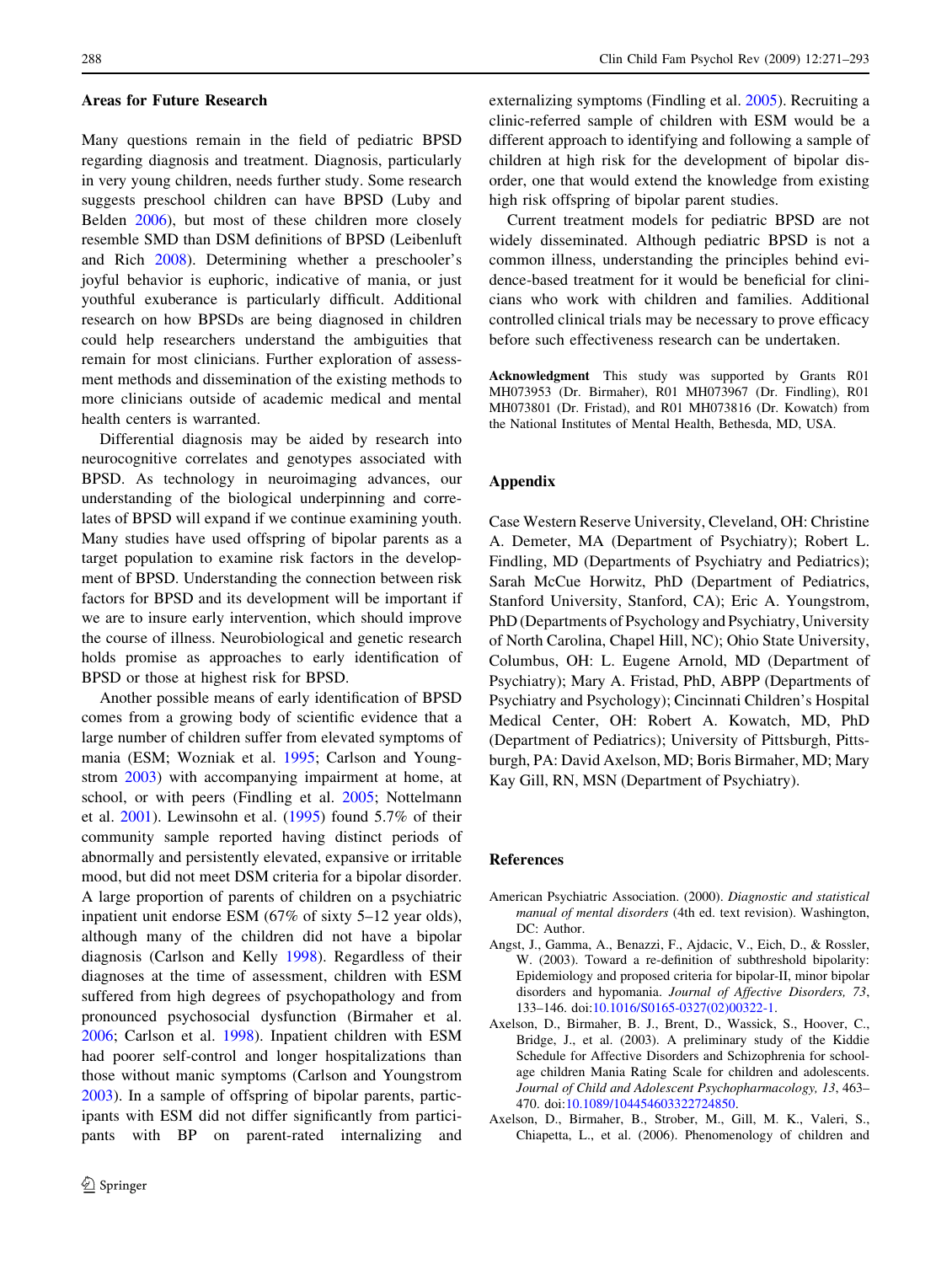<span id="page-18-0"></span>adolescents with bipolar spectrum disorders. Archives of General Psychiatry, 63, 1139–1148. doi:[10.1001/archpsyc.63.10.1139](http://dx.doi.org/10.1001/archpsyc.63.10.1139).

- Bauer, M., Beaulieu, S., Dunner, D. L., Lafer, B., & Kupka, R. (2008). Rapid cycling bipolar disorder—diagnostic concepts. Bipolar Disorders, 10, 153–162.
- Baumer, F. M., Howe, M., Gallelli, K., Simeonova, D. I., Hallmayer, J., & Chang, K. (2006). A pilot study of anti-depressant-induced mania in pediatric bipolar disorder: Characteristics, risk factors, and the serotonin transporter gene. Biological Psychiatry, 60, 1005–1012. doi[:10.1016/j.biopsych.2006.06.010.](http://dx.doi.org/10.1016/j.biopsych.2006.06.010)
- Biederman, J., Faraone, S. V., Wozniak, J., Mick, E., Kwon, A., Cayton, G. A., et al. (2005). Clinical correlates of bipolar disorder in a large, referred sample of children and adolescents. Journal of Psychiatric Research, 39, 611–622. doi[:10.1016/](http://dx.doi.org/10.1016/j.jpsychires.2004.08.003) [j.jpsychires.2004.08.003](http://dx.doi.org/10.1016/j.jpsychires.2004.08.003).
- Biederman, J., Klein, R., Pine, D., & Klein, D. (1998a). Resolved: mania is mistaken for ADHD in prepubertal children. Journal of the American Academy of Child and Adolescent Psychiatry, 37(10), 1091–1096. doi[:10.1097/00004583-199810000-00020](http://dx.doi.org/10.1097/00004583-199810000-00020). discussion 1096–1099.
- Biederman, J., Mick, E., & Faraone, S. V. (1998b). Biased maternal reporting of child psychopathology? Journal of the American Academy of Child and Adolescent Psychiatry, 37, 10–11. doi: [10.1097/00004583-199801000-00005.](http://dx.doi.org/10.1097/00004583-199801000-00005)
- Birmaher, B., Axelson, D., Monk, K., Kalas, C., Goldstein, B., Hickey, M. B., et al. (2009a). Lifetime psychiatric disorders in school-aged offspring of parents with bipolar disorder. Archives of General Psychiatry, 66, 287–296. doi[:10.1001/archgen](http://dx.doi.org/10.1001/archgenpsychiatry.2008.546) [psychiatry.2008.546](http://dx.doi.org/10.1001/archgenpsychiatry.2008.546).
- Birmaher, B., Axelson, D., Strober, M., Gill, M. K., Valeri, S., Chiapetta, L., et al. (2006). Clinical course of children and adolescents with bipolar spectrum disorders. Archives of General Psychiatry, 63, 175–183. doi:[10.1001/archpsyc.63.2.175](http://dx.doi.org/10.1001/archpsyc.63.2.175).
- Birmaher, B., Axelson, D., Strober, M., Gill, M. K., Yang, M., Ryan, N., et al. (2009b). Comparison of manic and depressive symptoms between children and adolescents with bipolar spectrum disorders. Bipolar Disorders, 11, 52–62. doi[:10.1111/](http://dx.doi.org/10.1111/j.1399-5618.2008.00659.x) [j.1399-5618.2008.00659.x.](http://dx.doi.org/10.1111/j.1399-5618.2008.00659.x)
- Blader, J. C., & Carlson, G. A. (2007). Increased rate of bipolar disorder diagnoses among U.S. child, adolescent, and adult inpatients, 1996–2004. Biological Psychiatry, 62, 107–114. doi: [10.1016/j.biopsych.2006.11.006.](http://dx.doi.org/10.1016/j.biopsych.2006.11.006)
- Bozikas, V., Tonia, T., Fokas, K., Karavatos, A., & Kosmidis, M. H. (2006). Impaired emotion processing in remitted patients with bipolar disorder. Journal of Affective Disorders, 91(1), 53–56. doi[:10.1016/j.jad.2005.11.013.](http://dx.doi.org/10.1016/j.jad.2005.11.013)
- Brotman, M. A., Schmajuk, M., Rich, B. A., Dickstein, D. P., Guyer, A. E., Costello, E. J., et al. (2006). Prevalence, clinical correlates, and longitudinal course of Severe Mood Dysregulation in children. Biological Psychiatry, 60(9), 991–997. doi: [10.1016/j.biopsych.2006.08.042.](http://dx.doi.org/10.1016/j.biopsych.2006.08.042)
- Carlson, G. A. (2009). Treating the childhood bipolar controversy: A tale of two children. The American Journal of Psychiatry, 166, 18–24. doi[:10.1176/appi.ajp.2008.08091362.](http://dx.doi.org/10.1176/appi.ajp.2008.08091362)
- Carlson, G. A., & Kashani, J. H. (1988). Manic symptoms in a nonreferred adolescent population. Journal of Affective Disorders, 15, 219–226. doi[:10.1016/0165-0327\(88\)90019-5](http://dx.doi.org/10.1016/0165-0327(88)90019-5).
- Carlson, G. A., & Kelly, K. L. (1998). Manic symptoms in psychiatrically hospitalized children–what do they mean? Journal of Affective Disorders, 51, 123–135. doi:[10.1016/S0165-](http://dx.doi.org/10.1016/S0165-0327(98)00211-0) [0327\(98\)00211-0](http://dx.doi.org/10.1016/S0165-0327(98)00211-0).
- Carlson, G. A., Loney, J., Salisbury, H., & Volpe, R. J. (1998). Young referred boys with DICA-P manic symptoms vs. two comparison groups. Journal of Affective Disorders, 121, 113–121. doi: [10.1016/S0165-0327\(98\)00210-9.](http://dx.doi.org/10.1016/S0165-0327(98)00210-9)
- Carlson, G. A., & Meyer, S. E. (2006). Phenomenology and diagnosis of bipolar disorder in children, adolescents, and adults: Complexities and developmental issues. Development and Psychopathology, 18, 939–969. doi[:10.1017/S0954579406060470.](http://dx.doi.org/10.1017/S0954579406060470)
- Carlson, G. A., & Youngstrom, E. A. (2003). Clinical implications of pervasive manic symptoms in children. Biological Psychiatry, 53, 1050–1058. doi:[10.1016/S0006-3223\(03\)00068-4](http://dx.doi.org/10.1016/S0006-3223(03)00068-4).
- Chang, K. D., Steiner, H., & Ketter, T. (2000). Psychiatric phenomenology of child and adolescent bipolar offspring. Journal of the American Academy of Child and Adolescent Psychiatry, 39, 453–460. doi:[10.1097/00004583-200004000-00014.](http://dx.doi.org/10.1097/00004583-200004000-00014)
- Chen, Y. R., Swann, A. C., & Johnson, B. A. (1998). Stability of diagnosis in bipolar disorder. The Journal of Nervous and Mental Disease, 186, 17–23. doi:[10.1097/00005053-199801000-](http://dx.doi.org/10.1097/00005053-199801000-00004) [00004](http://dx.doi.org/10.1097/00005053-199801000-00004).
- Chengappa, K. N. R., Kupfer, D. J., Frank, E., Houck, P. R., Grochocinski, V. J., Cluss, P. A., et al. (2003). Relationship of birth cohort and early age at onset of illness in a bipolar case registry. The American Journal of Psychiatry, 160, 1636–1642. doi[:10.1176/appi.ajp.160.9.1636.](http://dx.doi.org/10.1176/appi.ajp.160.9.1636)
- Chilcoat, H. D., & Breslau, N. (1997). Does psychiatric history bias mothers' reports? An application of a new analytic approach. Journal of the American Academy of Child and Adolescent Psychiatry, 36, 971–979. doi:[10.1097/00004583-199707000-](http://dx.doi.org/10.1097/00004583-199707000-00020) [00020](http://dx.doi.org/10.1097/00004583-199707000-00020).
- Conrad, M., & Hammen, C. (1989). Role of maternal depression in perceptions of child maladjustment. Journal of Consulting and Clinical Psychology, 57, 663–667. doi[:10.1037/0022-006X.57.](http://dx.doi.org/10.1037/0022-006X.57.5.663) [5.663](http://dx.doi.org/10.1037/0022-006X.57.5.663).
- Consoli, A., Deniau, E., Huynh, C., Purper, D., & Cohen, D. (2007). Treatments in child and adolescent bipolar disorders. European Child & Adolescent Psychiatry, 16, 187–198. doi[:10.1007/](http://dx.doi.org/10.1007/s00787-006-0587-7) [s00787-006-0587-7.](http://dx.doi.org/10.1007/s00787-006-0587-7)
- Costello, E. J., Angold, A., Burns, B. J., Stangl, D. K., Tweed, D. L., Erkanli, A., et al. (1996). The Great Smoky Mountains Study of Youth: Goals, design, methods and the prevalence of DSM-III-R disorders. Archives of General Psychiatry, 53, 1129–1136.
- Craney, J. L., & Geller, B. (2003). A prepubertal and early adolescent bipolar disorder-I phenotype: Review of phenomenology and longitudinal course. Bipolar Disorders, 5, 243–256. doi[:10.1034/](http://dx.doi.org/10.1034/j.1399-5618.2003.00044.x) [j.1399-5618.2003.00044.x](http://dx.doi.org/10.1034/j.1399-5618.2003.00044.x).
- DelBello, M. P., Hanseman, D., Adler, C. M., Fleck, D. E., & Strakowski, S. M. (2007). Twelve-month outcome of adolescents with bipolar disorder following first hospitalization for a manic or mixed episode. The American Journal of Psychiatry, 164, 582–590. doi:[10.1176/appi.ajp.164.4.582](http://dx.doi.org/10.1176/appi.ajp.164.4.582).
- DelBello, M. P., Soutollo, C. A., Hendricks, W., Niemeier, T., McElroy, S. L., & Strakowski, S. M. (2001). Prior stimulant treatment in adolescents with bipolar disorder: An association with age at onset. Bipolar Disorders, 3, 53–57. doi[:10.1034/](http://dx.doi.org/10.1034/j.1399-5618.2001.030201.x) [j.1399-5618.2001.030201.x](http://dx.doi.org/10.1034/j.1399-5618.2001.030201.x).
- Depue, R. A., Krauss, S., Spoont, M. R., & Arbisi, P. (1989). General Behavior Inventory identification of unipolar and bipolar affective conditions in a nonclinical university population. Journal of Abnormal Psychology, 98, 117–126. doi:[10.1037/0021-843X.](http://dx.doi.org/10.1037/0021-843X.98.2.117) [98.2.117.](http://dx.doi.org/10.1037/0021-843X.98.2.117)
- Diaz-Caneja, A., & Johnson, S. (2004). The views and experiences of severely mentally ill mothers: A qualitative study. Social Psychiatry and Psychiatric Epidemiology, 39, 472–482. doi: [10.1007/s00127-004-0772-2.](http://dx.doi.org/10.1007/s00127-004-0772-2)
- Diler, R. S., Birmaher, B., Axelson, D., Goldstein, B., Gill, M., Strober, M., et al. (2009). The Child Behavior Checklist (CBCL) and the CBCL-Bipolar phenotype are not useful in diagnosing pediatric bipolar disorder. Journal of Child and Adolescent Psychopharmacology, 19, 23–30. doi[:10.1089/cap.2008.067.](http://dx.doi.org/10.1089/cap.2008.067)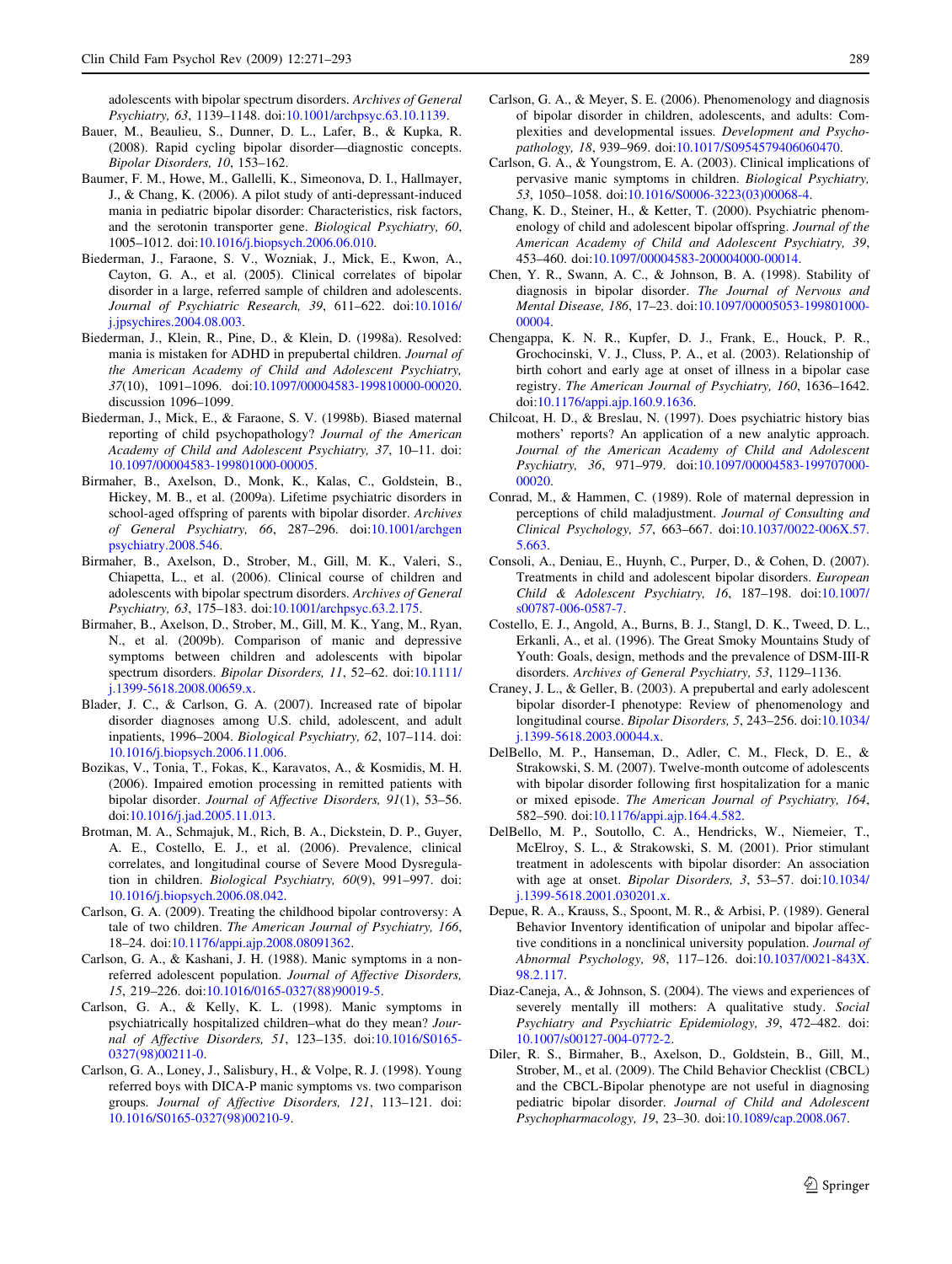- <span id="page-19-0"></span>Duffy, A., Alda, M., Crawford, L., Milim, R., & Grof, P. (2007). The early manifestations of bipolar disorder: A longitudinal prospective study of the offspring of bipolar parents. Bipolar Disorders, 9, 828–838.
- Egan, J. (2008, September 14). The bipolar puzzle. The New York Times (New York edition), p. MM66.
- Endrass, J., Vetter, S., Gamma, A., Gallo, W. T., Rossegger, A., Urbaniok, F., et al. (2007). Are behavioral problems in childhood and adolescence associated with bipolar disorder in early adulthood? European Archives of Psychiatry and Clinical Neuroscience, 257(4), 217–221. doi:[10.1007/s00406-006-0710-2.](http://dx.doi.org/10.1007/s00406-006-0710-2)
- Faedda, G. L., Baldessarini, R. J., Glovinsky, I. P., & Austin, N. B. (2004). Treatment-emergent mania in pediatric bipolar disorder: A retrospective case review. Journal of Affective Disorders, 82, 149–158. doi:[10.1016/j.jad.2003.12.011](http://dx.doi.org/10.1016/j.jad.2003.12.011).
- Faraone, S. V., Glatt, S. J., & Tsuang, M. T. (2003). The genetics of pediatric-onset bipolar disorder. Biological Psychiatry, 53, 970– 977. doi:[10.1016/S0006-3223\(02\)01893-0.](http://dx.doi.org/10.1016/S0006-3223(02)01893-0)
- Findling, R. L., Youngstrom, E. A., Danielson, C. K., Delporto-Bedoya, D., Papish-David, R., Townsend, L., et al. (2002). Clinical decision-making using the general behavior inventory in juvenile bipolarity. Bipolar Disorders, 4, 34–42. doi[:10.1034/](http://dx.doi.org/10.1034/j.1399-5618.2002.40102.x) [j.1399-5618.2002.40102.x.](http://dx.doi.org/10.1034/j.1399-5618.2002.40102.x)
- Findling, R. L., Youngstrom, E. A., McNamara, N. K., Stansbrey, R. J., Demeter, C. A., Kahana, S. Y., et al. (2005). Early symptoms of mania and the role of parental risk. Bipolar Disorders, 7, 623– 634. doi:[10.1111/j.1399-5618.2005.00260.x.](http://dx.doi.org/10.1111/j.1399-5618.2005.00260.x)
- Frank, E., Kupfer, D. J., Ehlers, C. L., Monk, T. H., Cornes, C., Carter, S., et al. (1994). Interpersonal and Social Rhythm Therapy for bipolar disorder: Integrating interpersonal and behavioral approaches. Behavior Therapist, 17, 143–149.
- Frazier, T. W., Demeter, C. A., Youngstrom, E. A., Calabrese, J. R., Stansbrey, R. J., McNamara, N. K., et al. (2007). Evaluation and comparison of psychometric instruments for pediatric bipolar spectrum disorders in four age groups. Journal of Child and Adolescent Psychopharmacology, 17, 853–866. doi[:10.1089/cap.](http://dx.doi.org/10.1089/cap.2007.0057) [2007.0057](http://dx.doi.org/10.1089/cap.2007.0057).
- Fristad, M. A. (2006). Psychoeducation treatment for school-aged children with bipolar disorder. Development and Psychopathology, 18, 1289–1306. doi:[10.1017/S0954579406060627](http://dx.doi.org/10.1017/S0954579406060627).
- Fristad, M. A., Goldberg-Arnold, J. S., & Gavazzi, S. M. (2002). Multifamily psychoeducation groups (MFPG) for families of children with bipolar disorder. Bipolar Disorders, 4, 254–262. doi[:10.1034/j.1399-5618.2002.09073.x](http://dx.doi.org/10.1034/j.1399-5618.2002.09073.x).
- Fristad, M. A., Goldberg-Arnold, J. S., & Leffler, J. M. (in press). Psychoeducational psychotherapy (PEP): Treatment manual for children with mood disorders. New York: Guilford Press.
- Fristad, M. A., Verducci, J., Walters, K., & Young, M. A. (in press). The impact of Multi-Family Psychoeducation Groups (MFPG) in treating children ages 8-12 with mood disorders. Archives of General Psychiatry.
- Galanter, C. A., Carlson, G. A., Jensen, P. S., Greenhill, L. L., Davies, M., Li, W., et al. (2003). Response to methylphenidate in children with attention deficit hyperactivity disorder and manic symptoms in the Multimodal Treatment Study of children with Attention Deficit Hyperactivity Disorder Titration Trial. Journal of Child and Adolescent Psychopharmacology, 13, 123–136. doi: [10.1089/104454603322163844](http://dx.doi.org/10.1089/104454603322163844).
- Geller, B., Bolhofner, K., Craney, J. L., Williams, M., DelBello, M., & Gunderson, K. (2000a). Psychosocial functioning in a prepubertal and early adolescent bipolar disorder phenotype. Journal of the American Academy of Child and Adolescent Psychiatry, 39, 1543–1548. doi:[10.1097/00004583-200012000-](http://dx.doi.org/10.1097/00004583-200012000-00018) [00018](http://dx.doi.org/10.1097/00004583-200012000-00018).
- Geller, B., Craney, J. L., Bolhofner, K., Nickelsburg, M. J., Williams, M., & Zimerman, B. (2002a). Two-year prospective follow-up of

children with a prepubertal and early adolescent bipolar disorder phenotype. The American Journal of Psychiatry, 159, 927–933. doi[:10.1176/appi.ajp.159.6.927](http://dx.doi.org/10.1176/appi.ajp.159.6.927).

- Geller, B., Fox, L. W., & Clark, K. A. (1994). Rate and predictors of prepubertal bipolarity during follow-up of 6- to 12- year old depressed children. Journal of the American Academy of Child and Adolescent Psychiatry, 33, 461–469. doi[:10.1097/0000](http://dx.doi.org/10.1097/00004583-199405000-00003) [4583-199405000-00003](http://dx.doi.org/10.1097/00004583-199405000-00003).
- Geller, B., Tillman, R., & Bolhofner, K. (2007). Proposed definitions of bipolar I disorder episodes and daily rapid cycling phenomena in preschoolers, school-aged children, adolescents and adults. Journal of Child and Adolescent Psychopharmacology, 17, 217– 222. doi[:10.1089/cap.2007.0017.](http://dx.doi.org/10.1089/cap.2007.0017)
- Geller, B., Tillman, R., Bolhofner, K., & Zimerman, B. (2008). Child Bipolar I Disorder: Prospective continuity with adult Bipolar I Disorder; characteristics of second and third episodes; predictors of 8-year outcome. Archives of General Psychiatry, 65, 1125– 1133. doi[:10.1001/archpsyc.65.10.1125.](http://dx.doi.org/10.1001/archpsyc.65.10.1125)
- Geller, B., Tillman, R., Craney, J. L., & Bolhofner, K. (2004). Fouryear prospective outcome and natural history of mania in children with a prepubertal and early adolescent bipolar disorder phenotype. Archives of General Psychiatry, 61, 459–467. doi: [10.1001/archpsyc.61.5.459.](http://dx.doi.org/10.1001/archpsyc.61.5.459)
- Geller, B., Warner, K., Williams, M., & Zimerman, B. (1998a). Prepubertal and young adolescent bipolarity versus ADHD: Assessment and validity using the WASH-U-KSADS, CBCL, and TRF. Journal of Affective Disorders, 51, 93–100. doi: [10.1016/S0165-0327\(98\)00176-1.](http://dx.doi.org/10.1016/S0165-0327(98)00176-1)
- Geller, B., Williams, M., Zimerman, B., Frazier, J., Beringer, L., & Warner, K. L. (1998b). Prepubertal and early adolescent bipolarity differentiate from ADHD by manic symptoms, grandiose delusions, ultra-rapid or ultradian cycling. Journal of Affective Disorders, 51, 81–91. doi:[10.1016/S0165-0327\(98\)00175-X](http://dx.doi.org/10.1016/S0165-0327(98)00175-X).
- Geller, B., Zimerman, B., Williams, M., Bolhofner, K., Craney, J. L., DelBello, M. P., et al. (2000b). Diagnostic characteristics of 93 cases of a prepubertal and early adolescent bipolar disorder phenotype by gender, puberty and comorbid Attention Deficit Hyperactivity Disorder. Journal of Child and Adolescent Psychopharmacology, 10, 157–164. doi[:10.1089/10445460050167](http://dx.doi.org/10.1089/10445460050167269) [269.](http://dx.doi.org/10.1089/10445460050167269)
- Geller, B., Zimerman, B., Williams, M., Bolhofner, K., Craney, J. L., DelBello, M. P., et al. (2000c). Six-month stability and outcome of a prepubertal and early adolescent bipolar disorder phenotype. Journal of Child and Adolescent Psychopharmacology, 10, 165– 173. doi[:10.1089/10445460050167278.](http://dx.doi.org/10.1089/10445460050167278)
- Geller, B., Zimerman, B., Williams, M., DelBello, M. P., Bolhofner, K., Craney, J. L., et al. (2002b). DSM-IV mania symptoms in prepubertal and early adolescent bipolar disorder phenotype compared to attention-deficit hyperactive and normal controls. Journal of Child and Adolescent Psychopharmacology, 12, 11– 25. doi:[10.1089/10445460252943533.](http://dx.doi.org/10.1089/10445460252943533)
- Geller, B., Zimerman, B., Williams, M., DelBello, M. P., Frazier, J., & Beringer, L. (2002c). Phenomenology of prepubertal and early adolescent bipolar disorder: Examples of elated mood, grandiose behaviors, decreased need for sleep, racing thoughts and hypersexuality. Journal of Child and Adolescent Psychopharmacology, 12, 3–9. doi[:10.1089/10445460252943524](http://dx.doi.org/10.1089/10445460252943524).
- Gershon, E., Hamovit, J., Guroff, J., & Nurnberger, J. I. (1987). Birthcohort changes in manic and depressive disorders in relatives of bipolar and schizoaffective patients. Archives of General Psychiatry, 44(4), 314–319.
- Goldstein, T. R., Axelson, D. A., Birmaher, B., & Brent, D. A. (2007). Dialectical behavior therapy for adolescents with bipolar disorder: A 1-years open trial. Journal of the American Academy of Child and Adolescent Psychiatry, 46(7), 820–830. doi: [10.1097/chi.0b013e31805c1613](http://dx.doi.org/10.1097/chi.0b013e31805c1613).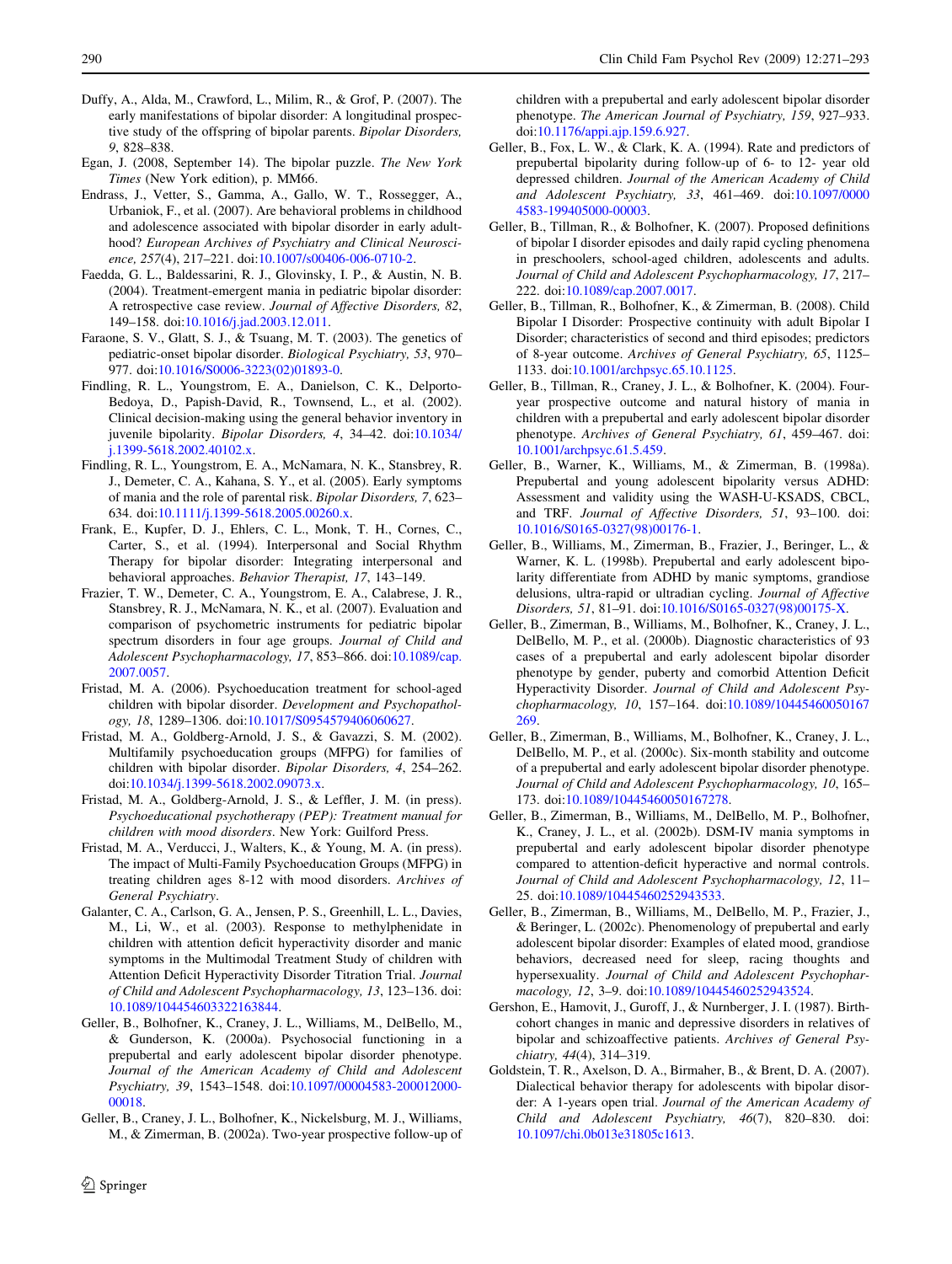- <span id="page-20-0"></span>Goodwin, F. K., & Jamison, K. R. (1990). Manic-depressive illness. New York: Oxford University Press.
- Goodwin, F. K., & Jamison, K. R. (2007). Manic-depressive illness (2nd ed.). New York: Oxford University Press.
- Gracious, B. L., Youngstrom, E. A., Findling, R. L., & Calabrese, J. R. (2002). Discriminative validity of a parent version of the Young Mania Rating Scale. Journal of the American Academy of Child & Adolescent Psychiatry, 41 1350–1359.
- Green, M. J., Cahill, C. M., & Malhi, G. S. (2007). The cognitive and neurophysiological basis of emotion dysregulation in bipolar disorder. Journal of Affective Disorders, 103, 29–42. doi: [10.1016/j.jad.2007.01.024](http://dx.doi.org/10.1016/j.jad.2007.01.024).
- Hammen, C., & Rudolph, K. D. (2003). Childhood mood disorders. In E. J. Mash & R. A. Barkley (Eds.), Child psychopathology (2nd ed., pp. 233–278). New York: The Guilford Press.
- Harpaz-Rotem, I., Leslie, D. I., Martin, A., & Rosenheck, R. A. (2005). Changes in child and adolescent inpatient psychiatric admission diagnoses between 1995 and 2000. Social Psychiatry and Psychiatric Epidemiology, 40, 642–647. doi[:10.1007/](http://dx.doi.org/10.1007/s00127-005-0923-0) [s00127-005-0923-0.](http://dx.doi.org/10.1007/s00127-005-0923-0)
- Harpaz-Rotem, I., & Rosenheck, R. A. (2004). Change in outpatient psychiatric diagnosis in privately insured children and adolescents from 1995 to 2000. Child Psychiatry and Human Development, 34, 329–340. doi[:10.1023/B:CHUD.0000020683.08514.2d](http://dx.doi.org/10.1023/B:CHUD.0000020683.08514.2d).
- Hazell, P. L., Carr, V., Lewin, T. J., & Sly, K. (2003). Manic symptoms in young males with ADHD predict functioning but not diagnosis after 6 years. Journal of the American Academy of Child and Adolescent Psychiatry, 42, 552–560. doi[:10.1097/](http://dx.doi.org/10.1097/01.CHI.0000046830.95464.33) [01.CHI.0000046830.95464.33](http://dx.doi.org/10.1097/01.CHI.0000046830.95464.33).
- Henin, A., Biederman, J., Mick, E., Sachs, G. S., Hirshfeld-Becker, D. R., Siegel, R. S., et al. (2005). Psychopathology in the offspring of parents with bipolar disorder: A controlled study. Biological Psychiatry, 58, 554–561. doi:[10.1016/j.biopsych.2005.06.010](http://dx.doi.org/10.1016/j.biopsych.2005.06.010).
- Hirschfeld, R. M. A., Lewis, L., & Vornik, L. A. (2003). Perceptions and impact of bipolar disorder: How far have we really come? Results of the National Depressive and Manic-Depressive Association 2000 Survey of individuals with bipolar disorder. The Journal of Clinical Psychiatry, 64, 161–174.
- Hlastala, S. A., & Frank, E. (2006). Adapting interpersonal and social rhythm therapy to the developmental needs of adolescents with bipolar disorder. Development and Psychopathology, 18(4), 1267–1288. doi[:10.1017/S0954579406060615.](http://dx.doi.org/10.1017/S0954579406060615)
- Hodgins, S., Faucher, B., Zarac, A., & Ellenbogen, M. (2002). Children of parents with bipolar disorder. A population at high risk for major affective disorders. Child and Adolescent Psychiatric Clinics of North America, 11, 533–553. doi[:10.1016/](http://dx.doi.org/10.1016/S1056-4993(02)00002-0) [S1056-4993\(02\)00002-0.](http://dx.doi.org/10.1016/S1056-4993(02)00002-0)
- Hunt, J., Birmaher, B., Leonard, H., Strober, M., Axelson, D., Ryan, N., et al. (in press). Irritability without elation in a large biprolar youth sample: Frequency and clinical description. Journal of the American Academy of Child and Adolescent Psychiatry.
- Hunt, J. I., Dyl, J., Armstrong, L., Litvin, E., Sheeran, T., & Spirito, A. (2005). Frequency of manic symptoms and bipolar disorder in psychiatrically hospitalized adolescents using the K-SADS Mania Rating Scale. Journal of Child and Adolescent Psychopharmacology, 15, 918–930. doi[:10.1089/cap.2005.15.918](http://dx.doi.org/10.1089/cap.2005.15.918).
- Ingersoll, B. D., & Eist, H. I. (1998). Are depressed mothers biased reporters? Journal of the American Academy of Child and Adolescent Psychiatry, 37, 681. doi[:10.1097/00004583-19980](http://dx.doi.org/10.1097/00004583-199807000-00001) [7000-00001.](http://dx.doi.org/10.1097/00004583-199807000-00001)
- Jerrell, J. M., & Shugart, M. A. (2004). A comparison of the phenomenology and treatment of youths and adults with bipolar I disorder in a state mental health system. Journal of Affective Disorders, 80, 29–35. doi:[10.1016/S0165-0327\(03\)00045-4](http://dx.doi.org/10.1016/S0165-0327(03)00045-4).
- Joseph, M., Youngstrom, E. A., & Soares, J. C. (in press). Antidepressant-coincident mania in children and adolescents

treated with selective serotonin reuptake inhibitors. Future Neurology Review.

- Kahana, S. Y., Youngstrom, E. A., Findling, R. L., & Calabrese, J. R. (2003). Employing parent, teacher, and youth self-report checklists in identifying pediatric bipolar spectrum disorders: An examination of diagnostic accuracy and clinical utility. Journal of Child and Adolescent Psychopharmacology, 13, 471–488. doi: [10.1089/104454603322724869](http://dx.doi.org/10.1089/104454603322724869).
- Kessler, R. C., Avenevoli, S., Green, J., Gruber, M. J., Guyer, M., He, Y., et al. (2009). National Comorbidity Survey Replication Adolescent Supplement (NCS-A): III. Concordance of DSM-IV/CIDI diagnoses with clinical reassessments. Journal of the American Academy of Child and Adolescent Psychiatry, 48, 386–399.
- Kessler, R. C., Berglund, P., Dernier, O., Jin, R., & Walters, E. E. (2005). Lifetime prevalence and age-of-onset distributions of DSM-IV disorders in the National Comorbidity Survey replication. Archives of General Psychiatry, 62, 593–602. doi: [10.1001/archpsyc.62.6.593.](http://dx.doi.org/10.1001/archpsyc.62.6.593)
- Kogan, J. N., Otto, M. W., Bauer, M. S., Dennehy, E. B., Miklowitz, D. J., Zhang, H., et al. (2004). Demographic and diagnostic characteristics of the first 1000 patients enrolled in the Systematic Treatment Enhancement Program for Bipolar Disorder (STEP-BD). Bipolar Disorders, 6, 460–469. doi[:10.1111/j.1399-](http://dx.doi.org/10.1111/j.1399-5618.2004.00158.x) [5618.2004.00158.x.](http://dx.doi.org/10.1111/j.1399-5618.2004.00158.x)
- Kowatch, R. A., Fristad, M. A., Birmaher, B., Wagner, K. D., Findling, R. L., Hellander, M., et al. (2005a). Treatment guidelines for children and adolescents with bipolar disorder: Child Psychiatric Workgroup on Bipolar Disorder. Journal of the American Academy of Child and Adolescent Psychiatry, 44, 213–235. doi:[10.1097/00004583-200503000-00006.](http://dx.doi.org/10.1097/00004583-200503000-00006)
- Kowatch, R. A., Youngstrom, E. A., Danielyan, A., & Findling, R. L. (2005b). Review and meta-analysis of the phenomenology and clinical characteristics of mania in children and adolescents. Bipolar Disorders, 7, 483–496. doi:[10.1111/j.1399-5618.2005.](http://dx.doi.org/10.1111/j.1399-5618.2005.00261.x) [00261.x.](http://dx.doi.org/10.1111/j.1399-5618.2005.00261.x)
- Kraepelin, E. (1987). Manic-depressive insanity and paranoia (Reprint edition). Salem, NH: Ayer.
- Kramlinger, K. G., & Post, R. M. (1996). Ultra-rapid and ultradian cycling in bipolar affective illness. The British Journal of Psychiatry, 168, 314–323. doi:[10.1192/bjp.168.3.314.](http://dx.doi.org/10.1192/bjp.168.3.314)
- Kyte, Z. A., Carlson, G. A., & Goodyer, I. M. (2006). Clinical and neuropsychological characteristics of child and adolescent bipolar disorder. Psychological Medicine, 3, 1197–1211. doi: [10.1017/S0033291706007446](http://dx.doi.org/10.1017/S0033291706007446).
- Lapalme, M., Hodgins, S., & LaRoche, C. (1997). Children of parents with bipolar disorder: a metaanalysis of risk for mental disorders. Canadian Journal of Psychiatry. Revue canadienne de psychiatrie, 42, 623–631.
- Lasch, K., Weissman, M., Wickramaratne, P., & Bruce, M. L. (1990). Birth-cohort changes in the rates of mania. Psychiatry Research, 33(1), 31–37. doi:[10.1016/0165-1781\(90\)90146-V.](http://dx.doi.org/10.1016/0165-1781(90)90146-V)
- Leffler, J. M., & Fristad, M. A. (2006). Mood disorders in children and adolescents. In T. G. Plante (Ed.), Mental disorders of the new millennium: Behavioral Issues (Vol. 1, pp. 117–137). Westport, CT: Praeger Publishers.
- Leibenluft, E., Blair, R. J. R., Charney, D. S., & Pine, D. S. (2003a). Irritability in pediatric mania and other childhood psychopathology. Annals of the New York Academy of Sciences, 1008, 201– 218. doi[:10.1196/annals.1301.022.](http://dx.doi.org/10.1196/annals.1301.022)
- Leibenluft, E., Charney, D. S., Towbin, K. E., Bhangoo, R. K., & Pine, D. S. (2003b). Defining clinical phenotypes of juvenile mania. The American Journal of Psychiatry, 160, 430–437. doi: [10.1176/appi.ajp.160.3.430](http://dx.doi.org/10.1176/appi.ajp.160.3.430).
- Leibenluft, E., & Rich, B. A. (2008). Pediatric bipolar disorder. Annual Review of Clinical Psychology, 4, 163–187. doi[:10.1146/](http://dx.doi.org/10.1146/annurev.clinpsy.4.022007.141216) [annurev.clinpsy.4.022007.141216.](http://dx.doi.org/10.1146/annurev.clinpsy.4.022007.141216)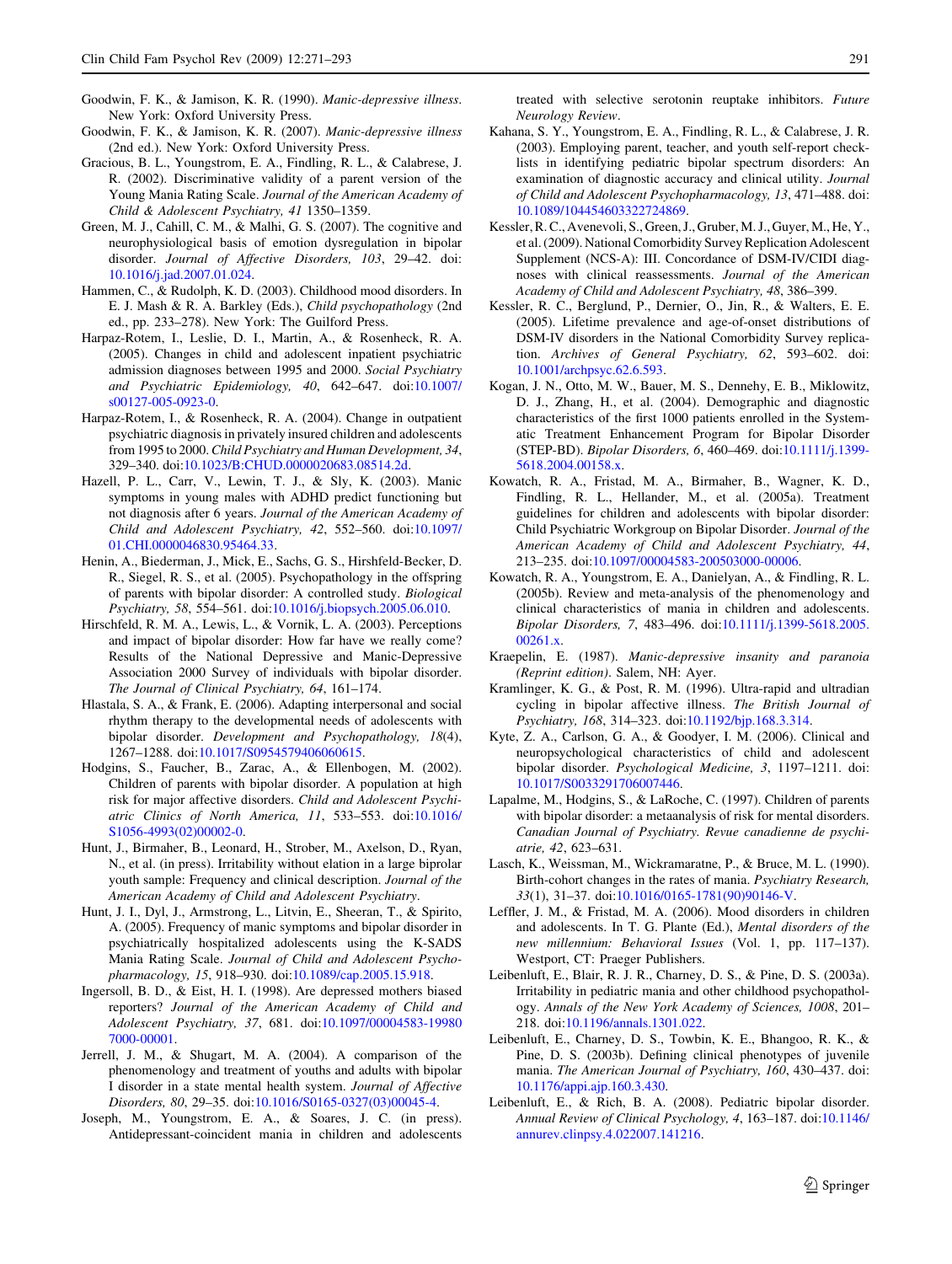- <span id="page-21-0"></span>Leverich, G. S., Post, R. M., Keck, P. E., Altshuler, L. L., Frye, M. A., Kupka, R. W., et al. (2007). The poor prognosis of childhoodonset bipolar disorder. The Journal of Pediatrics, 150, 465–490. doi[:10.1016/j.jpeds.2006.10.070](http://dx.doi.org/10.1016/j.jpeds.2006.10.070).
- Lewinsohn, P., Klein, D. N., & Seeley, J. R. (1995). Bipolar disorder in a community sample of older adolescents: Prevalence, phenomenology, comorbidity and course. Journal of the American Academy of Child and Adolescent Psychiatry, 34, 454–463.
- Lewinsohn, P. M., Klein, D. N., & Seeley, J. (2000). Bipolar disorder during adolescence and young adulthood in a community sample. Bipolar Disorders, 2, 281–293. doi:[10.1034/j.1399-](http://dx.doi.org/10.1034/j.1399-5618.2000.20309.x) [5618.2000.20309.x.](http://dx.doi.org/10.1034/j.1399-5618.2000.20309.x)
- Lofthouse, N., & Fristad, M. (2004). Psychosocial interventions for children with early-onset bipolar spectrum disorder. Clinical Child and Family Psychology Review, 7, 71–88. doi[:10.1023/](http://dx.doi.org/10.1023/B:CCFP.0000030286.75522.5f) [B:CCFP.0000030286.75522.5f.](http://dx.doi.org/10.1023/B:CCFP.0000030286.75522.5f)
- Luby, J., & Belden, A. (2006). Defining and validating bipolar disorder in the preschool period. Development and Psychopathology, 18, 971–988. doi:[10.1017/S0954579406060482](http://dx.doi.org/10.1017/S0954579406060482).
- Masi, G., Perugi, G., Toni, C., Millepiedi, S., Mucci, M., Bertini, N., et al. (2006). The clinical phenotypes of juvenile bipolar disorder: Toward a validation of the episodic-chronic-distinction. Biological Psychiatry, 59, 603–610. doi:[10.1016/j.biopsych.2005.](http://dx.doi.org/10.1016/j.biopsych.2005.08.034) [08.034](http://dx.doi.org/10.1016/j.biopsych.2005.08.034).
- McClellan, J., Kowatch, R., Findling, R. L., & Work Group on Quality Issues. (2007). Practice parameter for the assessment and treatment of children and adolescents with bipolar disorder. Journal of the American Academy of Child and Adolescent Psychiatry, 46, 107–125. doi:[10.1097/CHI.0b013e3180691779](http://dx.doi.org/10.1097/CHI.0b013e3180691779).
- Merikangas, K. R., Akiskal, H. S., Angst, J., Greenberg, P. E., Hirscfhfeld, R. M. A., Petukhova, M., et al. (2007). Lifetime and 12-month prevalence of bipolar spectrum disorder in National Comorbidity Survey replication. Archives of General Psychiatry, 64, 543–552. doi[:10.1001/archpsyc.64.5.543](http://dx.doi.org/10.1001/archpsyc.64.5.543).
- Mick, E., Spencer, T., Wozniak, J., & Biederman, J. (2005). Heterogeneity of irritability in Attention-Deficit/Hyperactivity Disorder subject with and without mood disorders. Biological Psychiatry, 58, 576–582. doi:[10.1016/j.biopsych.2005.05.037](http://dx.doi.org/10.1016/j.biopsych.2005.05.037).
- Miklowitz, D. J., Buckians, A., & Richards, J. A. (2006). Early-onset bipolar disorder: A family treatment perspective. Development and Psychopathology, 18, 1247–1265.
- Moreno, C., Laje, G., Blanco, C., Huiping, J., Schmidt, A. B., & Olfson, M. (2007). National trends in the outpatient diagnosis and treatment of Bipolar Disorder in Youth. Archives of General Psychiatry, 64, 1032–1039. doi:[10.1001/archpsyc.64.9.1032](http://dx.doi.org/10.1001/archpsyc.64.9.1032).
- National Institute of Mental Health. (2007, September 3). Rates of bipolar diagnosis in youth rapidly climbing, treatment patterns similar to adults. Retrieved April 17, 2009, from: [http://www.](http://www.nimh.nih.gov/science-news/2007/rates-of-bipolar-diagnosis-in-youth-rapidly-climbing-treatment-patterns-similar-to-adults.shtml) [nimh.nih.gov/science-news/2007/rates-of-bipolar-diagnosis-in](http://www.nimh.nih.gov/science-news/2007/rates-of-bipolar-diagnosis-in-youth-rapidly-climbing-treatment-patterns-similar-to-adults.shtml)[youth-rapidly-climbing-treatment-patterns-similar-to-adults.shtml.](http://www.nimh.nih.gov/science-news/2007/rates-of-bipolar-diagnosis-in-youth-rapidly-climbing-treatment-patterns-similar-to-adults.shtml)
- Nottelmann, E., Biederman, J., Birmaher, B., Carlson, G. A., Chang, K. D., Fenton, W. S., et al. (2001). National Institute of Mental Health research roundtable on prepubertal bipolar disorder. Journal of the American Academy of Child and Adolescent Psychiatry, 40, 871–878. doi[:10.1097/00004583-200108000-00007](http://dx.doi.org/10.1097/00004583-200108000-00007).
- Pagano, M. E., Demeter, C. A., Faber, J. E., Calabrese, J. R., & Findling, R. L. (2008). Initiation of stimulant and antidepressant medication and clinical presentation in juvenile bipolar disorder. Bipolar Disorders, 10, 334–341. doi:[10.1111/j.1399-5618.2007.](http://dx.doi.org/10.1111/j.1399-5618.2007.00496.x) [00496.x.](http://dx.doi.org/10.1111/j.1399-5618.2007.00496.x)
- Papolos, D., Hennen, J., Cockerham, M. S., Thode, H. C., & Youngstrom, E. A. (2006). The child bipolar questionnaire: A dimensional approach to screening for pediatric bipolar disorder. Journal of Affective Disorders, 95(1–3), 149–158. doi[:10.1016/](http://dx.doi.org/10.1016/j.jad.2006.03.026) [j.jad.2006.03.026](http://dx.doi.org/10.1016/j.jad.2006.03.026).
- Papolos, D., & Papolos, J. (1999). The bipolar child: The definitive and reassuring guide to childhood's most misunderstood disorder. New York: Broadway Books.
- Papolos, D., & Papolos, J. (2007). The bipolar child: The definitive and reassuring guide to childhood's most misunderstood disorder (3rd ed.). New York: Broadway Books.
- Pavuluri, M. N., Birmaher, B., & Naylor, M. W. (2005). Pediatric bipolar disorder: A review of the past 10 years. Journal of the American Academy of Child and Adolescent Psychiatry, 44, 846–871. doi:[10.1097/01.chi.0000170554.23422.c1.](http://dx.doi.org/10.1097/01.chi.0000170554.23422.c1)
- Pavuluri, M. N., Graczyk, P. A., Henry, D. B., Carbray, J. A., Heidenreich, J., & Miklowitz, D. J. (2004a). Child- and familyfocused cognitive-behavioral therapy for pediatric bipolar disorder: Development and preliminary results. Journal of the American Academy of Child and Adolescent Psychiatry, 43, 528–537. doi:[10.1097/00004583-200405000-00006.](http://dx.doi.org/10.1097/00004583-200405000-00006)
- Pavuluri, M. N., Henry, D. B., Deineni, B., Cabray, J. A., Naylor, M. W., & Janicak, P. G. (2004b). A pharmacotherapy algorithm for stabilization and maintenance of pediatric bipolar disorder. Journal of the American Academy of Child and Adolescent Psychiatry, 43, 859–867. doi:[10.1097/01.chi.0000128790.87945.2f.](http://dx.doi.org/10.1097/01.chi.0000128790.87945.2f)
- Pavuluri, M. N., O'Connor, M. M., Harral, E. M., Moss, M., & Sweeney, J. A. (2006a). Impact of neurocognitive function on academic difficulties in pediatric bipolar disorder: A clinical translation. Biological Psychiatry, 60(9), 951–956. doi: [10.1016/j.biopsych.2006.03.027.](http://dx.doi.org/10.1016/j.biopsych.2006.03.027)
- Pavuluri, M. N., Schenkel, L. S., Aryal, S., Harral, E. M., Hill, S. K., Herbener, E. S., et al. (2006b). Neurocognitive function in unmedicated manic and medicated euthymic pediatric bipolar patients. The American Journal of Psychiatry, 163(2), 286–293. doi[:10.1176/appi.ajp.163.2.286](http://dx.doi.org/10.1176/appi.ajp.163.2.286).
- Pavuluri, M. N., West, A., Hill, S. K., Jindal, K., & Sweeney, J. A. (2009). Neurocognitive function ing pediatric bipolar disorder: 3-Year follow-up shows cognitive development lagging behind health youths. Journal of the American Academy of Child and Adolescent Psychiatry, 48, 299–307. doi:[10.1097/CHI.0b013](http://dx.doi.org/10.1097/CHI.0b013e318196b907) [e318196b907](http://dx.doi.org/10.1097/CHI.0b013e318196b907).
- Perlis, R. H., DelBello, M. P., Miyahara, S., Wisniewski, S. R., Sachs, G. S., & Nierenberg, A. A. (2005). Revisiting depressive-prone bipolar disorder: Polarity of initial mood episode and disease course among bipolar I Systematic Treatment Enhancement Program for bipolar disorder participants. Biological Psychiatry, 58, 549–553. doi[:10.1016/j.biopsych.2005.07.029.](http://dx.doi.org/10.1016/j.biopsych.2005.07.029)
- Perlis, R. H., Miyahara, S., Marangell, L. B., Wisniewski, S. R., Ostacher, M., DelBello, M. P., et al. (2004). Long-term implications of early onset in bipolar disorder: Data from the first 1000 participants in the Systematic Treatment Enhancement Program for Bipolar Disorder (STEP-BD). Biological Psychiatry, 55, 875–888. doi:[10.1016/j.biopsych.2004.01.022](http://dx.doi.org/10.1016/j.biopsych.2004.01.022).
- Phelps, J., Angst, J., Katzow, J., & Sadler, J. (2008). Validity and utility of bipolar spectrum models. Bipolar Disorders, 10, 179–193.
- Pozanski, E. O., Grossman, J. A., Buchsbaum, Y., Banegas, M., Freemand, L., & Gibbons, R. (1984). Preliminary studies of the reliability and validity of the Children's Depression Rating Scale. Journal of the American Academy of Child Psychiatry, 23, 191–197.
- Radke-Yarrow, M., & Zahn-Waxler, C. (1990). Research on children of affectively ill parents: Some considerations for theory and research on normal development. Development and Psychopathology, 2, 349–366. doi:[10.1017/S0954579400005770.](http://dx.doi.org/10.1017/S0954579400005770)
- Rice, J., Reich, T., Andreasen, N. C., Endicott, J., Van Eerdewegh, M. V., Fishman, R., et al. (1987). The familial transmission of bipolar illness. Archives of General Psychiatry, 44, 441–447.
- Richters, J. E. (1992). Depressed mothers as informants about their children: A critical review of the evidence for distortion.